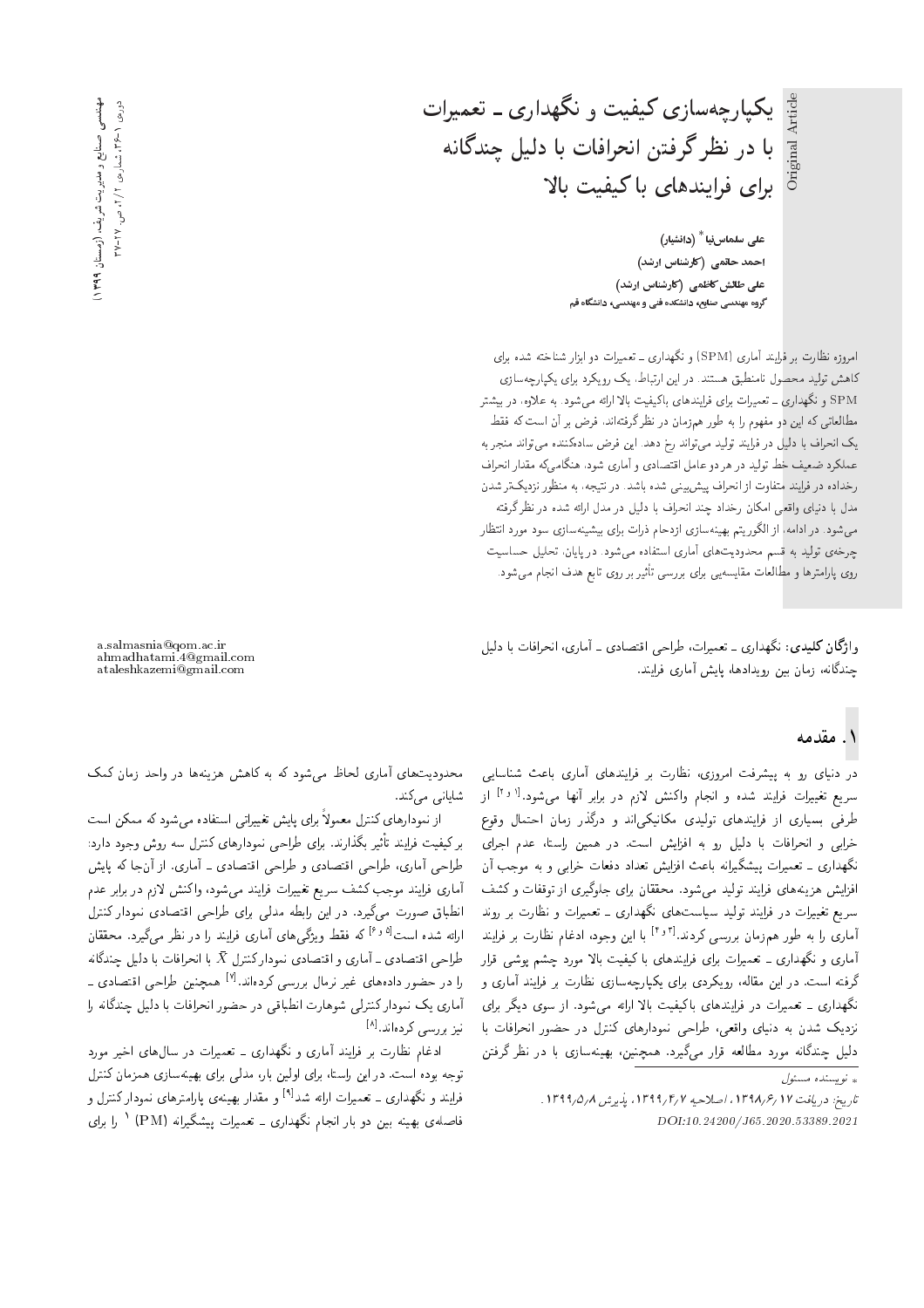|                                               |           | توزیع زمان تا خرابی |                                 |           |                    | مقاله                                    |
|-----------------------------------------------|-----------|---------------------|---------------------------------|-----------|--------------------|------------------------------------------|
| نوع طراحی نمودار<br>اقتصادی – اقتصادی ـ آماری |           | شىفت                | انحرافات با دلیل<br>تکی جندگانه |           | مفاهيم يكيارچه     |                                          |
|                                               |           | Exponential         |                                 |           | <b>SPM</b>         | $[Y \Lambda]$                            |
|                                               |           | Exponential         |                                 |           | <b>SPM</b>         | $[0]$                                    |
| $\sqrt{}$                                     |           | Normal              |                                 | $\sqrt{}$ | <b>SPM</b>         | [Y]                                      |
|                                               | $\sqrt{}$ | Exponential         |                                 |           | Maintenance        | $\lceil \mathbf{r} \, \mathbf{r} \rceil$ |
|                                               |           | Exponential         |                                 | $\sqrt{}$ | SPM/Maintenance    | $\lceil r \rceil$                        |
|                                               |           | Weibull             |                                 |           | SPM/Maintenance    | $[\mathbf{v} \circ]$                     |
|                                               | $\sqrt{}$ | Exponential/GAMMA   |                                 |           | <b>SPM</b>         | $ \tau\tau $                             |
|                                               |           | Weibull/Exponential |                                 |           | SPM/Maintenance    | $[\uparrow \uparrow]$                    |
|                                               |           | Erlang              | $\sqrt{}$                       |           | <b>SPM</b>         | $\lceil \lambda \rceil$                  |
|                                               |           | Exponential         |                                 |           | Maintenance        | $\lceil r \Delta \rceil$                 |
|                                               |           | Erlang/Weibull      |                                 |           | <b>SPM</b>         | $\lceil \mathbf{r} \rangle$              |
|                                               |           | Weibull             |                                 | $\sqrt{}$ | $SPM/M$ aintenance | $\lceil \mathbf{v} \rceil$               |
|                                               |           | Weibull             |                                 |           | Maintenance        | $\lceil \mathbf{Y} \mathbf{Y} \rceil$    |
|                                               |           | Weibull             |                                 | $\sqrt{}$ | SPM/Maintenance    | [11]                                     |
|                                               |           | Exponential         |                                 | $\sqrt{}$ | <b>SPM</b>         | $[1]$                                    |
|                                               |           | Weibull             | $\sqrt{}$                       |           | <b>SPM</b>         | $[0]$                                    |
| $\sqrt{}$                                     |           | Exponential         |                                 |           | SPM/Maintenance    | $\lceil \mathbf{H} \rceil$               |
|                                               | $\sqrt{}$ | Exponential         |                                 |           | <b>SPM</b>         | 11                                       |
|                                               |           | Weibull             |                                 |           | <b>SPM</b>         | [Y]                                      |
|                                               |           | Weibull             | $\sqrt{}$                       |           | SPM/Maintenance    | $\lceil \cdot \Delta \rceil$             |
| $\sqrt{}$                                     |           | Weibull/Exponential | $\sqrt{}$                       |           | SPM/Maintenance    | این مقاله                                |

جدول ١. خلاصهى مرور ادبيات.

pQDvm Q=Owtv |O=YDk= |L=Q] |=Q@ "OvOQm x@U=Lt =yxv} Ry `wtHt uOQm xv}tm كمينه كردن مجموع هزينهها محاسبه كردند.<sup>[۱۰]</sup> براي طراحي اقتصادي نموداركنترل نیز تحت یک سیاست نگهداری ــ تعمیرات پیشگیرانه مدلمی ارائه شد<sup>ادر</sup>اً که در آن<br>ب<sup>ا</sup>ه مسلمات زبان مگرمان کنترل بررسی شد. در ادامه نیز یک مدل یکپارچه برای کیفیت فرایند و نگهداری ـ تأثیر سطوح مختلف نگهداری ــ تعمیرات پیشگیرانه روی طراحی اقتصادی نمودار دسرل بررسی سد. در آدامه نیز یک مدل یکپارچه برای نیهیت فرایند و نگهداری ـ<br>تعمیرات بیشنهاد شد<sup>[۱۲]</sup> که در آن از نگهداری ـ تعمیرات برنامهر بزی شده و تعمیرات تعمیرات پیستهاد سد مسلم در آن از تکهداری ـ تعمیرات برنامه ریزی سده و تعمیرات<br>اسلمبر است است که سیاسی است است از این کسی مسلم ، یکپارچکی فعالیت های مکهداری<br>. [13]|Oa@ C=ar=]t QO "OvOQm xO=iDU= |LqY= R= xJQ=Bm} pOt l} u}vJty "OW xO=O xaUwD pQDvm Q=Owtv |L=Q] =@ C=Q}taD SPM و نگهداری ــ تعمیرات پیشگیرانه برای یک فرایند تولیدی توسعه داده شد.<sup>[۱۲]</sup><br>استرو توسط استفاده استفاده استفاده استفاده استفاده استفاده استفاده استفاده پس از آن محققان به طراحی همزمان نمودار نسرل و سیاست ندهداری ـ تغمیرات<br>است دارج نیستان از این استفاده از کاروی این آفاد از کاروی از کاروی از میدان با در نظر گرفتن انحرافات با دلیل چندگانه پرداختند.<sup>[۱۵]</sup> علاوه بر این، در چندین<br>محمد از ۱۸-۱۶ میلی بود از محمد از منتقل است. پژوهش دیگر<sup>[۱۸-۱۸</sup>] سیاستهای نگهداری ــ تعمیرات و نظارت بر فرایند آماری به<br>ا طور همزمان بررسے شد.

در فرایندهای صنعتبی فرض انحرافات با دلیل چندگانه واقعیتر از فرض یک<br>انحراف با دلیل است. در یک فرایند تولیدی انحرافات با دلایل مختلفی مثل مواد اولیه نامرغوب، راهاندازی نادرست، شوکهای ناگهانی و نوسانات جریان برق ممکن اولیه نامرغوب، راهآندازی نادرست، سوت&ی نا تهانی و نوسانات جریان برق ممکن<br>ا است موجب حروج قرایند از حالت بحث تسرل سود. با قرص احتمال وقوع چند<br>اسما استفاده ایرانی استفاده و استفاده استفاده استفاده استفاده استفاده ، مدنی نه در سال های قبل برای یک انحراف با دنیل ارائه سده<br>القاطعات المستقل گیست انحراف با دلیل<sup>[۱۹]</sup>، مدلی که در سال های قبل برای یک انحراف با دلیل ارائه شده بود به مدلی با انحرافات با دلیل چمدنانه نسترس یافت. مدل طراحی اقتصادی<br>مساح استفاده : استفاد استفاده استفراد استفراد استفراد در پژوهسی دیدر،<br>۱۲۰۱۰ - ۱۰ - ۱۰۰۰ نمودار X با در نظرگرفتن انحرافات با دلیل چندگانه ارائه شد.<sup>[4]</sup><br>با این ماتحد استقرار با موارد استقرار طراحی اقتصادی ــ أماری نمودارهای تطبیقی مورد بررسی واقع شد<sup>[۲۰]</sup> و اثر متقابل<br>از مانا مساحلهای مستقلع تولیقی انحرافات با دلیل مد نظر قرار گرفت. در ادامه، در جدول ۱، به منظور بهتر نشان

دادن خلأهای موجود، تحقیقات معرفی شده خلاصه و دستهبندی شده است.<br>برای برکردن شکاف های تحقیق و غلبه بر مشکلات فوق،این مطالعه، یک رو یکرد

برای یکبارحهسازی نظارت بر فرایند آماری و نگهداری ـ تعمیرات برای فرایندهای با كيفيت بالا ارائه مى،دهد. از سوى ديگر اين مقاله براى نزديک شدن به دنياى واقعى، طراحی نمودارهای کنترل در حضور انحرافات با دلیل چندگانه را در نظر میگیرد که هدف آن بیشینهسازی سود در واحد زمان است. همچنین، بهینه سازی با در نظر هدف آن بیسیمسازی سود در واحد زمان است. همچنین، بهینه سازی با در نظر<br>۶ - سیاست از آن سیاستان از این مورد از این این درفین ساحص@ای آماری لحاظ میسود به علاوه بر افزایس سود در واحد زمان،<br>است. این این این این است این این این این دولت باعث بهتر نشان دادن ميزان درصد انطباق محصولات توليد مى شود.

در ادامهی این نوشتار و در بخش دوم تعریف مسئله و مفروضات آن به طور مفصل ارائه میشود. در بخش سوم یک مدل ریاضی برای یکپارچهسازی کیفیت و نگهداری ـ تعمیرات با در نظر گرفتن انحرافات با دلیل چندگانه برای فرایندهای با كيفيت بالا معرفي مي شود. در بخش چهارم روش حل توضيح داده شده است. بخش پنجم که در آن نتایج تجربی ارائه شده، شامل دو بخش است: ۱. مثال عددی؛ ۲. تحلیل حساسیت؛ ۳. مطالعهی مقایسه یی. نهایتا در بخش ششم، جمعبندی نتایج حاصله أرائه شده أست.

## X. شرح مسئله

<mark>در</mark> دنیای رقابتی امروز برای دستیابی به بهترین خروجی از فرایند تولید و شناسایی و كاهش محصولات نامنطبق، لازم است تجهيزات در شرايط عملياتي مناسب نگهداري شوند. بنابراین، پایش فرایند آماری (SPM) و سیاست نگهداری ــ تعمیرات دو ابزار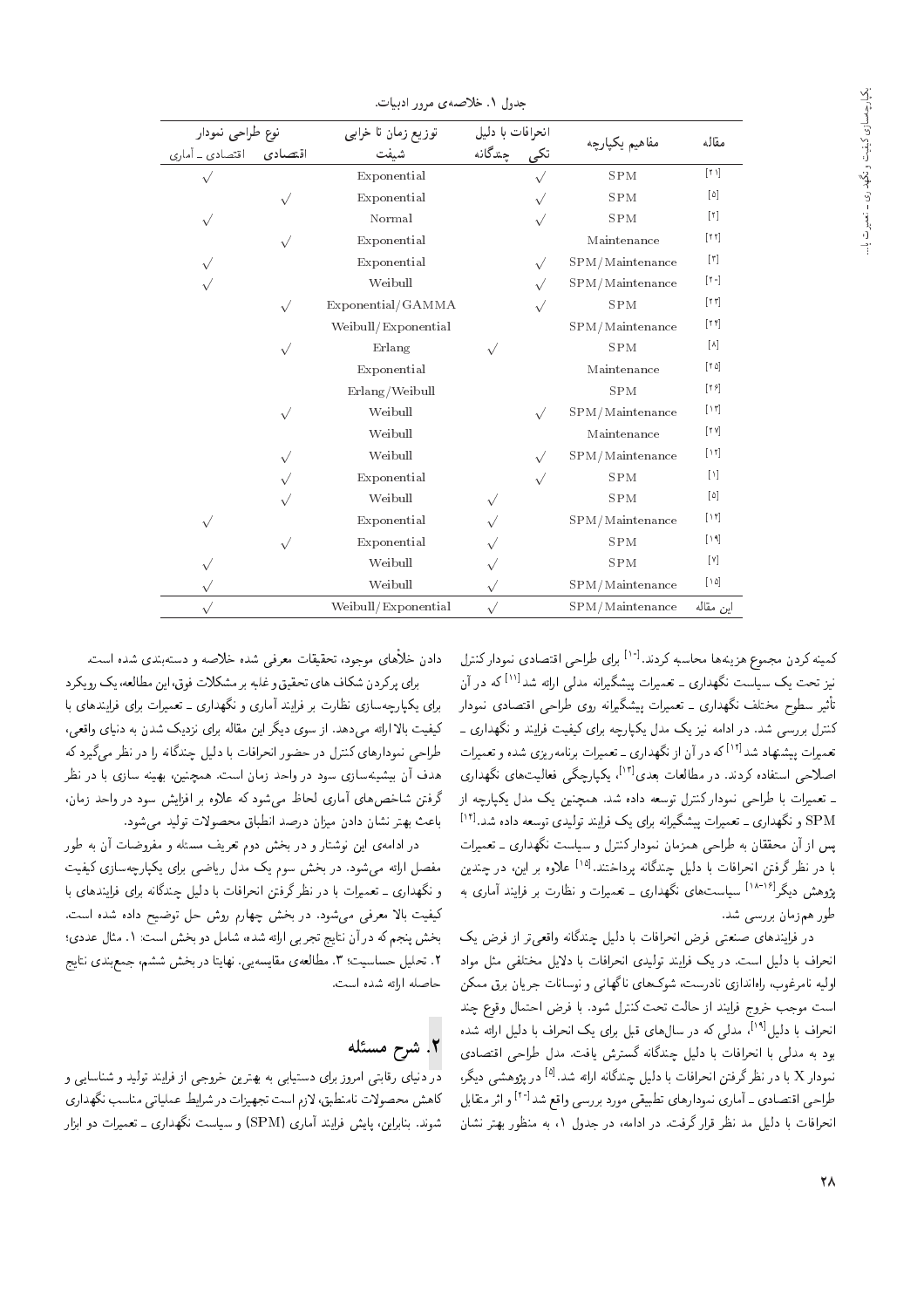

متداول برای افزایش تولید محصولات منطبق در سیستمهای تولیدی هستند؛ در این نوشتار، این دو ابزار در یک فرایند با کیفیت بالا در نظرگرفته میشود. از سوی دیگر به منظور نزدیکتر ساختن مسئله به دنیای واقعی، امکان رخداد چند انحراف با دلیل در چرخهی تولید محصولات مورد بررسی قرار میگیرد. واضح است که یکی از ابزارهای کنترل آماری فرایندها، نمودارهای کنترلی است. رویکرد اقتصادی ـ آماری روشی است در جهت طراحی نمودارهای کنترلی، که با در نظر گرفتن شاخص های آماری باعث افزایش اطمینان نمودارها میشود. در مدل های سنتبی فرض کامل بودن فرایند وجود دارد، این بدان معناست که فرایند همواره تحت کنترل و خرابی ماشین در آن رخ نمی دهد.

چنین فرایندهایی به ندرت در محیطهای واقعی صنعت وجود دارد. یک فرایند تولیدی معمولاً در حالت تحت کنترل شروع به کار میکند و پس از مدتی به دلیل نامناسب بودن مواد اولیه، اشتباهات کارگر، نوسانات برق و … به حالت خارج از کنترل انحراف پیدا میکند. از این رو در این نوشتار مطابق شکل ۱، يک فرايند توليد ناکامل شامل: ١. حالت تحت کنترل؛ ٢. حالت خارج از کنترل مورد بررسی قرار میگیرد. که از دو اصطلاح «رویداد» به معنای تولید محصول نامنطبق است و اصطلاح «زمان» به معناى زمان بين دو رويداد متوالى استفاده

### ۰۱.۲ نشانه و مفروضات

<mark>قبل</mark> از توسعهءی مدل پیشنهادی ریاضی، نشانههای مورد استفاده برای شکلگیری مسئله در جدول ۲ ارائه شده است. چنان که مشاهده می شود، علامتها به سه بخش انديس ها، متغيرهاى تصميم و پارامترها تقسيم مى شود.

## ٢.٢. مفروضات

.<br>فرضیات در نظرگرفته شده در طرح مسئله به صورت خلاصه عبارتiند از:

- ٠١. سيستم داراي دو حالت تحت كنترل و خارج از كنترل است، اما فرض بر اين است که چرخه در حالت تحت کنترل شروع به کار میکند.
- ۲. تعداد خرابی ها از توزیع پواسون و زمان بین خرابی ها از توزیع نمایی پیروی میکند.
	- ۳. نمونهگیری پس از وقوع هر رویداد انجام میشود.
	- ۴. زمان قبل از وقوع هر انحراف با دلیل از توزیع وایبول پیروی میکند.

# ۳. شرح مدل

دراین بخش ابتدا حدود کنترل تعیین و سپس تابع تعداد رویداد مشخص و در نتیجه زمانهای اجرای  $\emph{p}m$  تعیین و هزینهی انجام هر  $\emph{p}m$  محاسبه میشود. در ادامه با توجه به انحرافات با دلیل دورههای زمان<sub>ی</sub> مشخص شده و پس از تعیین مقدار متغیرهای تصمیم شامل l تعداد رویدادها بین دو بار اجرای  $\alpha$  . $\rho m$  خرابی نوع اول، سطح فعالیت نگهداری ـ تعمیرات، تابع سود ساخته خواهد شد.  $m$ 

## ۰۱.۳ حدود کنترل

زمان بین رویدادهای متوالی (دو محصول نامنطبق تولید شده) در این سیستم را با پارامتر t نشان می۵دهیم به گونهی<sub>می</sub> که وقوع یک رویداد، یک توزیع پواسون همگن را دنبال میکند. در همین راستا مطابق مطالعات پیشین<sup>[۲۷]</sup> از یک نمودار نمایی برای تعیین حدود کنترل استفاده میشود و چون در این مدل کاربرد نمودار نمایی برای کنترل زمان بین دو رویداد است به عنوان حدودکنترل t چارت معرفی میشود. در ضمن با توجه به روال طراحي اقتصادي ـ أماري يك نمودار، حد كنترل پايين (LCL) و حد کنترل بالا (UCL) به صورت معادلات ۲ و ۳ و با استفاده از معادلهى ١ به دست می]ید.

$$
F(t) = \lambda - e^{-\lambda_{in} \cdot t} \tag{1}
$$

$$
UCL = T_U = -\frac{Ln\left(\frac{\alpha}{\tau}\right)}{\lambda_{in}}, \, \lambda - e^{-\lambda_{in} \cdot UCL} = \lambda - \frac{\alpha}{\gamma}
$$
 (1)

$$
LCL = T_L = -\frac{Ln\left(\frac{\tau - \alpha}{\tau}\right)}{\lambda_{in}}, \, \mathcal{N} - e^{-\lambda_{in}.LCL} = \frac{\alpha}{\tau}
$$
 (7)

در این مسئله هنگامیکه زمان بین دو رویداد از حدکنترل LCL کمتر شود سیستم رو به وخامت مىرود. در نتيجه حد كنترل LCL نسبتاً مهمتر از UCL است و طراحی یک نمودار t چارت صرفاً شامل تعیین مقدار ( $T_L$ ) میشود. ارتباط یک به یک بین ( $T_L$ ) و میزان هشدار اشتباه (a) نیز مطابق معادله $\mathfrak{b}$  است:

$$
T_L = -\frac{Ln\left(\lambda - \alpha\right)}{\lambda_{in}} \Rightarrow \lambda - e^{-\lambda_{in} \cdot T_L} = \alpha \tag{f}
$$

### ۲.۳. مدلسازی استراتژی نگهداری ـ تعمیرات

در این مطالعه برای نمایش اثر انجام فعالیتهای pm از مفهوم عمر مجازی استفاده میشود.<sup>[۲۹</sup> <sup>۲۹]</sup> در این مقاله فعالیتهای pm بعد از تعداد مشخصی از رویدادها اجرا میشود. در نتیجه مقاطع اجرای  $\operatorname{pm}$  با توجه به  $\frac{1}{\lambda}$ .  $\frac{1}{\lambda}$  در طول چرخه برنامهریزی شده است. بدین ترتیب، نرخ شکست بعد از اجرای pm کاهش میlبد اما نه به اندازه کالای نو و به گونه $_2$  که تأثیر آن متناسب با درجه و سطح تعمیرات مشخص میشود. بنابراین قبل از  $[\frac{i}{l}]$ امین فعالیت  $\mathrm{pm}$  در حالت  $[\frac{i}{l}]=[\frac{i}{l}]=\frac{i}{l}$  عمر مجازی برابر ۰ = . $\nu_i = \frac{l}{\lambda_{i-1}} + \frac{l}{\lambda_{i-1}}$  محاسبه میشود. برای یک سطح مشخص ، عمر مجازی محصول برای حالت  $\frac{i}{l}=[\frac{i}{l}]$  برای حالتی که  $[\frac{i}{l}]\neq\frac{i}{l}$  طبق،  $\rm pm$ رابطه ۵ و ۶ به دست میآید:

$$
\nu_i = \nu_{i-l} + \delta(m) \frac{l}{\lambda_{in}}, \nu_{\cdot} = \circ, \circ \leq m \leq M, i > \mathbf{Y}
$$
 (0)

$$
\nu_i = \nu_{i-1} + \frac{1}{\lambda_{in}} \nu_{\cdot} = \cdot \tag{8}
$$

که در آن،  $\frac{1}{\lambda - i}$  عمر واقعی محصول در زمان اجرای  $[\frac{i}{l}]$ امین فعالیت pm و نشاندهنده، سطح pm است. همچنین  $\delta(m)$  یک تابع نزولی از m و برابر  $\, {\rm m}$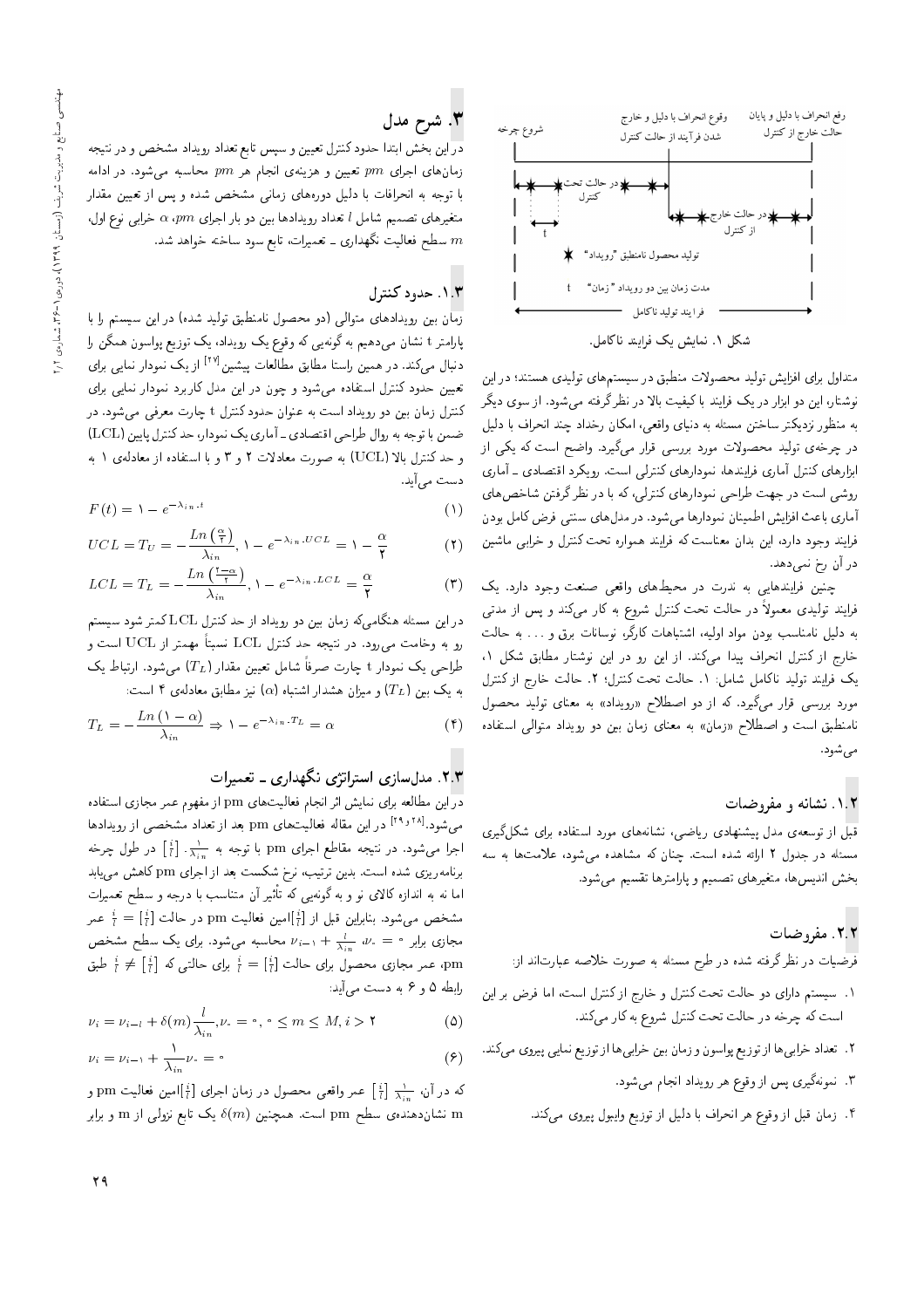| جدول ۲. ىمادھای رياضي.                                                                                                    |                               |
|---------------------------------------------------------------------------------------------------------------------------|-------------------------------|
|                                                                                                                           | انديس ها                      |
| انديس رويدادها                                                                                                            | $\mathbf{i}$                  |
| اندیس زمان بین دو فعالیتهای نگهداری ـ تعمیرات                                                                             | $\mathbf{j}$                  |
| انديس انحرافت با دليل                                                                                                     | $\mathcal{C}$                 |
|                                                                                                                           | متغيرهاى تصميم                |
| سطح انجام فعالیت نگهداری ــ تعمیرات پیشگیرانه                                                                             | m                             |
| خرابي نوع اول                                                                                                             | $\alpha$                      |
| تعداد رویدادها ببین دو اجرای نگهداری ــ تعمیرات                                                                           | $\mathbf{I}$                  |
|                                                                                                                           | يارامترها                     |
| حدود پایین و بالاکنترل به ترتیب                                                                                           | $T_U, T_L$                    |
| تعداد رویداهای مشاهده شده قبل از انحراف با دلیل                                                                           | M                             |
| تعداد رویدادهای مشاهده شده در حالت خارج ازکنترل                                                                           | G                             |
| طول مورد انتظار یک چرخهی عملیاتی                                                                                          | L                             |
| سود مورد انتظاريک چرخهي عملياتي                                                                                           | Ρ                             |
| سود مورد انتظار در واحد زمان در یک چرخهی عملیاتی                                                                          | $\mathbf I$                   |
| خطای نوع دوم                                                                                                              | $\beta$                       |
| متوسط زمان تا صدوریک سیگنال در حالت خارج از کنترل                                                                         | $ATS_{out}$                   |
| متوسط زمان تا صدور یک سیگنال در حالت تحت کنترل                                                                            | $ATS_{in}$                    |
| نرخ وقوع رویداد هنگامی که سیستم به ترتیب در حالت کنترل و خارج ازکنترل عمل میکند                                           | $\lambda_{out}, \lambda_{in}$ |
| $\lambda_{out} < \lambda_{in} < \lambda_{out}$ ) نرم وقوع علت با دلیل، که کوچکتر از ( $\lambda_{out}, \lambda_{in}$ ) است | $\lambda_{am}$                |
| نرخ وقوع چندین علت با دلیل                                                                                                | $\lambda_T(t)$                |
| میانگین سود برای زمانهای که سیستم به ترتیب در حالت کنترل و خارج ازکنترل عمل میکند                                         | $V_{out}, V_{in}$             |
| میانگین هزینهی مربوط به هشدار اشتباه                                                                                      | $A_{in}$                      |
| میانگین هزینهی مربوط به از بین بردن یک علت با دلیل                                                                        | $A_{out}$                     |
| میانگین هزینهی مربوط به یک رویداد مشاهده شده                                                                              | $\mathcal{C}_e$               |
| هزینهی نگهداری ــ تعمیرات                                                                                                 | $C_{pm}$                      |
| $ATS_{out}$ ارزش تحمیل شده به $ATS_{in}$ و $ATS_{out}$                                                                    | $H_{out}$ , $H_{in}$          |
| زمان مورد انتظار برای پیدا کردن و حذف یک علت با دلمیل                                                                     | $t_{\delta}$                  |
|                                                                                                                           | يارامترها                     |
| زمان بین دو فعالیت نگهداری ــ تعمیرات پیشگیرانه (pm)                                                                      | $T_m$                         |
| زمان pm بعد از آخرین خرابی، قبل از وقوع علت با دلیل                                                                       | $T_{mA}$                      |
| زمان pm بعد از وقوع علت با دلیل. قبل از اولین خرابی                                                                       | $T_{mL}$                      |

"|[=}Q |=yO=tv "2 pwOH

است؛از این رو مقدار m بزرگ تر نمایانگر ( $\delta(m) = (\lambda+m)e^{-m}$ <br>است که که در استان اسلامی است. به طور خاص، اگر  $M \rightarrow m \rightarrow M$  شود در این حالت $\delta(M) = \delta(M)$  و هر عمل  $\delta(\,^{\circ}\,) \,=\, 1$ محصول را به حالت روز اول تبدیل میکند. اگر m=0 آنگاه  $\, {\rm pm}$ وبر واقع سده است. در حالي نه در يف مفهوم عمومي<br>- احداث المسلم شدد احت عضا احت مستقادة و عملاً فعالیت pm مؤثر واقع نشده است. در حالبی که در یک مفهوم عمومی ن تابع العدى بازسازى شده است، يعنى فعاليت  $\rho$ m القص | C = /O<br>|- المساحل عليه العلم العلم العلم العلم العلم العلم العلم العلم العلم العلم العلم العلم العلم العلم العلم العل است. سپس سن مجازی در زمان t) t یک متغیر تصادفی از زمان است) محاسبه مي شود:

$$
\nu(t) = \nu_{i-1} + \left(t - \frac{\left[\frac{i}{l}\right] \cdot l}{\lambda_{in}}\right) \tag{V}
$$

که در آن،  $\left( t - \frac{[\frac{i}{t}] \cdot l}{\lambda_{i n}} \right)$  به نمایانگر سن مجازی است و  $\frac{\lambda}{t}$  تمار واقعی  $\nu_{i-1} + \left( t - \frac{[\frac{i}{t}] \cdot l}{\lambda_{i n}} \right)$  عمر واقعی محصول، زمان اجرای  $\frac{i}{l}$  امین فعالیت  $\text{pm}$  و  $\text{m}$  نشاندهندهی سطح  $\text{pm}$  است.

x.۳ هزینهی نگهداری ـ تعمیرات پیشگیرانه با توجه به<sup>[۲۰]</sup> برای یک فعالیت نگهداری ــ تعمیرات داده شده در سطح m، هزینه ی<br>pm توسط معادلهى ٨ محاسبه مى شود:

$$
Cp_j(m) = a + b(m) + c_j, j = 1, 1, \dots
$$
 (A)

 $\hbox{E}$ به عنوان هزینهی ثابت،  $\hbox{b}({\rm m})$  هزینهی سهمی از بهبود است که توسط سطح ایجاد شده و از طریق رابطهی ۹ به دست میآید:  $\ln$ 

$$
b(m) = \frac{\beta'.m}{1 - e^{(-\phi[M - m])}} \to \beta' > \circ, j = 1, 1, ....
$$
  

$$
\beta' > \circ, \phi > \circ, \circ \le m \le M
$$
 (4)

که در آن ا $\beta$  و  $\phi$  دو ثابت مثبت هستند. در حالتبی که m $=0$  هیچگونه بهبودی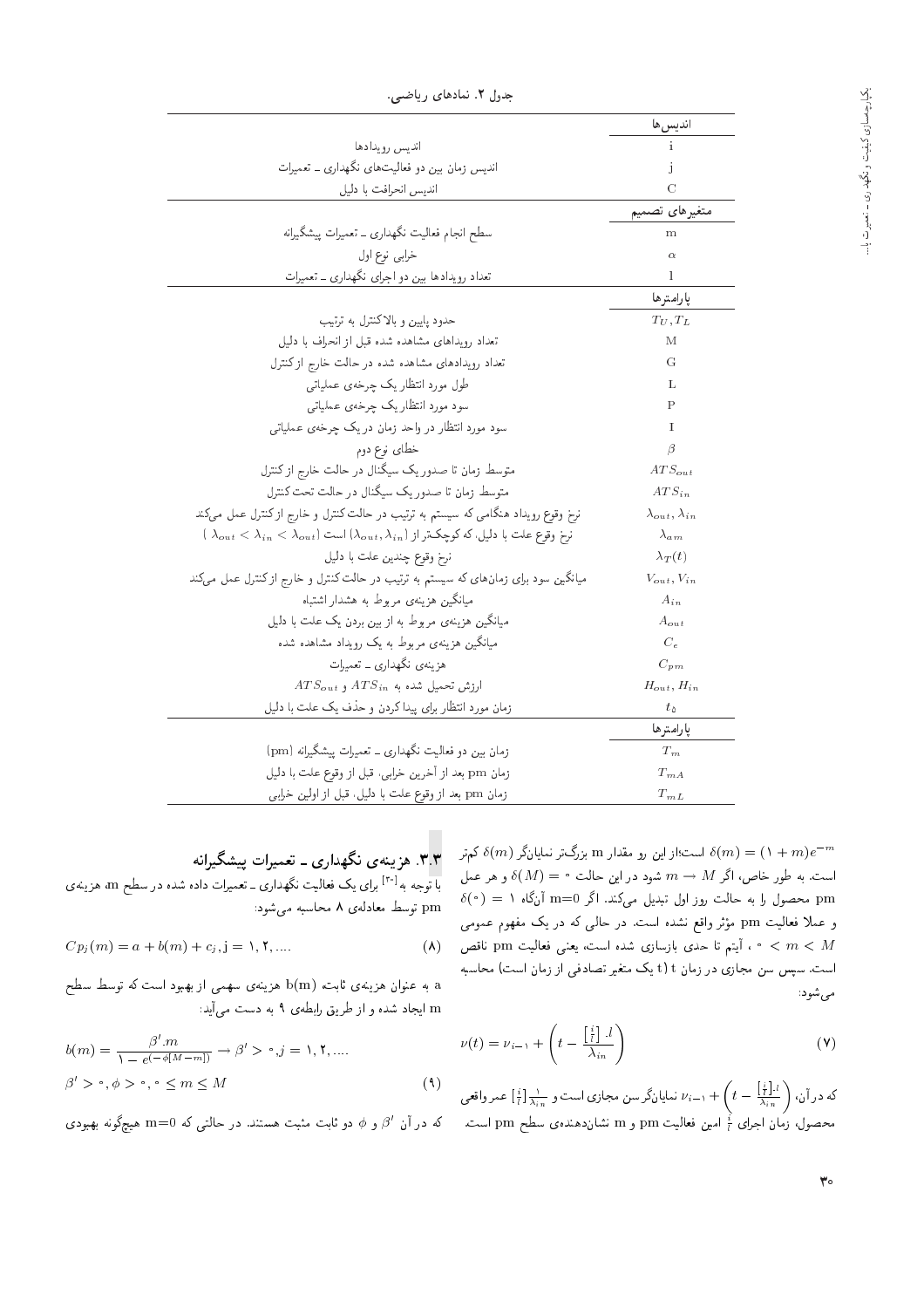حاصل نشده و b $(\mathrm{m})$  نتیجه میدهد. و در حالتی که  $M \to m \to m$  شود محصول  $b(m\rightarrow\infty$  به حالتبی بر میگردد که هیچگونه شکست نداشته است

در معادلهی ۸،  $C_j$  نشان۱دهندهی هزینهی کسب دانش و مهارتهای عملی لازم برای انجام فعالیتهای نگهداری ـ تعمیرات است. با معرفی این پارامتر اثر یادگیری به صورت واقعی برآورد می شود و در واقع با هر فعالیت pm در اثر افزایش تجربه، هزینههای ارائه دهنده فعالیتهای pm کاهش می یابد. طبق مرجع<sup>[۳۱]</sup> می;توان این هزینهها را به صورت منحنبی یادگیری به صورت زیر بیان ک, د.

$$
c_j = c_1 \cdot j^{\xi} \to \xi = \frac{\log^{*,*}}{\log^{*}} \cdot j = 1, 1, ... \tag{10}
$$

مقداری ثابت و نشاندهندهی هزینهی یادگیری برای اولین اقدام است. باید توجه  $C_1$ pm مستند.و نهايتا هزينهى  $C_j$  و a مستقل از سطح pm هستند.و نهايتا هزينهى در یک دورهی مشخص مطابق معادلهی ۱۱ محاسبه میشود:

$$
Cpm(m) = \sum_{j=1}^{\left[\frac{i}{l}\right]} Cp_j(m) \tag{11}
$$

در این مقاله فرض میشود که S انحراف با دلیل مختلف وجود دارد و زمان وقوع  $\lambda_{am}$  هریک از انحرافات از یک توزیع وایبول و با پارامتر شکل ۷ و پارامتر مقیاس پیروی میکند.

$$
\lambda_T = \sum_{c=1}^s \lambda_{am}(c) \tag{17}
$$

علت وقوع برای هر انحراف مستقل از یکدیگر است. به همین دلیل در این فرایند زمانی که یک انحراف رخ میدهد انحرافات دیگر نمی توانند رخ دهند. همچنین برای محاسبه، تابع چگالی احتمال وقوع انحراف با دلیل از تابع نرخ وقوع خرابی وایبول به صورت  $\lambda_{a\,m} \nu \, t^{\nu -1}$  استفاده میشود. احتمال این که سیستم تا زمان رويداد يك انحراف با دليل همچنان در حالت كنترل (زمان وقوع انحراف با دليل) باشد به صورت معادلهی ١٣ محاسبه مي شود.

$$
t_{in} = \sum_{i=1}^{\infty} \left[ \frac{i}{\lambda_{in}} + \int \frac{\frac{i+1}{\lambda_{in}}}{\frac{i}{\lambda_{in}}} \nu(t) \cdot f(t) dt \right] \cdot \int \frac{\frac{i+1}{\lambda_{in}}}{\frac{i}{\lambda_{in}}} f(t) dt \tag{17}
$$

#### ۴.۳. هزینههای چرخه

برای محاسبه تعداد رویدادها در یک بازه مشخص از توزیع ارلنگ با پارامترهای استفاده میشود به این صورت که رویدادها را با توجه  $\big(\beta=\frac{1}{\lambda_{in}}\big)\,(\alpha=i+1)$ به احتمال رخداد آن مشخص کرده و با توجه به زمان اتفاق افتادن انحراف با دلیل، احتمال تمام رويدادهاى ماقبل محاسبه مى شود (يعنى زمان كمتر از ١+iiمين رويداد بعد از آخرین رویداد در حالت کنترل باشد).

$$
p(i) = p(t < t_{in})
$$
  
\n
$$
\frac{\gamma(i, \lambda_{in})}{(i-1)!} = 1 - \sum_{n=1}^{i-1} \frac{e^{\lambda_{in}} (\lambda_{in})^n}{n!}
$$
\n(15)

تعداد مورد انتظار رویداد در حالتی که فرایند تحت کنترل است مطابق معادلهی ١٥ به دست می آید:

$$
M = \sum_{i=1}^{\infty} i \cdot p(i) \tag{12}
$$



با توجه به این مسئله که هر سیستمی دارای اشتباهاتی است، تعداد احتمالی هشدارهای اشتباه توسط معادلهی ۱۶ محاسبه می شود.

$$
N = \alpha.M \tag{18}
$$

علاوه براین، متوسط زمان تا اولین رویداد ( $ATS_{in}$ ) با استفاده از خطای نوع اول به صورت زیر تعیین میشود:

$$
ATS_{in} = \frac{1}{\alpha} \cdot \frac{1}{\lambda_{in}} = \frac{1}{\alpha \cdot \lambda_{in}} \tag{19}
$$

مطابق شکل ۲، پس از این که یک انحراف با دلیل رخ میدهد، سیستم از کنترل خارج میشود. در همین راستا وقوع رویدادها از یک فرایند پوآسون همگن پیروی میکنند. در ضمن احتمال وقوع هر انحراف با دلیل، نرخ وقوع رویداد مختص به خود را ایجاد میکند. در نتیجه زمان اولین وقوع پس از رخداد انحراف با دلیل تحت معادلهی ١٨ به دست می آید:

$$
\lambda_{out} = \sum_{m=1}^{S} \lambda'_{out}(m) \cdot \frac{\lambda_a(m)}{\lambda_T}
$$
  

$$
t_{\tau} = \frac{1}{\lambda_{out}}
$$
 (1A)

در این حالت، تعداد مورد انتظار رویدادها هنگامیکه فرایند خارج از کنترل است برابر با مقدار G میشود:

$$
G = p_x + (1 - p_x) \left[ \mathbf{Y} \left( 1 - \beta \right) \beta + \mathbf{Y} \left( 1 - \beta \right) \beta^{\mathsf{T}} + \ldots \right] \quad \text{(L)}
$$

در ادامه:

$$
\begin{aligned}\n\left[ \mathbf{Y} \left( \mathbf{V} - \boldsymbol{\beta} \right) \boldsymbol{\beta} + \mathbf{Y} \left( \mathbf{V} - \boldsymbol{\beta} \right) \boldsymbol{\beta}^{\mathsf{T}} + \dots \right] \\
&\Rightarrow \mathbf{Y} \left( \mathbf{V} - \boldsymbol{\beta} \right) + \mathbf{Y} \left( \mathbf{V} - \boldsymbol{\beta} \right) \boldsymbol{\beta} + \mathbf{Y} \left( \mathbf{V} - \boldsymbol{\beta} \right) \boldsymbol{\beta}^{\mathsf{T}} + \dots \\
&\Rightarrow \mathbf{Y} - \mathbf{Y} \boldsymbol{\beta} + \mathbf{Y} \boldsymbol{\beta} - \mathbf{Y} \boldsymbol{\beta}^{\mathsf{T}} + \mathbf{Y} \boldsymbol{\beta}^{\mathsf{T}} - \mathbf{Y} \boldsymbol{\beta}^{\mathsf{T}} + \dots \\
&\Rightarrow \mathbf{Y} + \left( \mathbf{V} + \boldsymbol{\beta} + \boldsymbol{\beta}^{\mathsf{T}} + \boldsymbol{\beta}^{\mathsf{T}} + \boldsymbol{\beta}^{\mathsf{T}} + \dots \right)\n\end{aligned}
$$

همان طوركه مشاهده مىشود عبارت داخل پرانتز مجموع يك سرى هندسى نامتناهى با قدرنسبت  $\beta$  است به شرطی که

$$
-\frac{1}{\beta\beta\gamma}
$$
  

$$
\left[\gamma\left(1-\beta\right)\beta+\gamma\left(1-\beta\right)\beta^{\gamma}+\ldots\right] \Rightarrow 1+\frac{1}{1-\beta}
$$
 (c)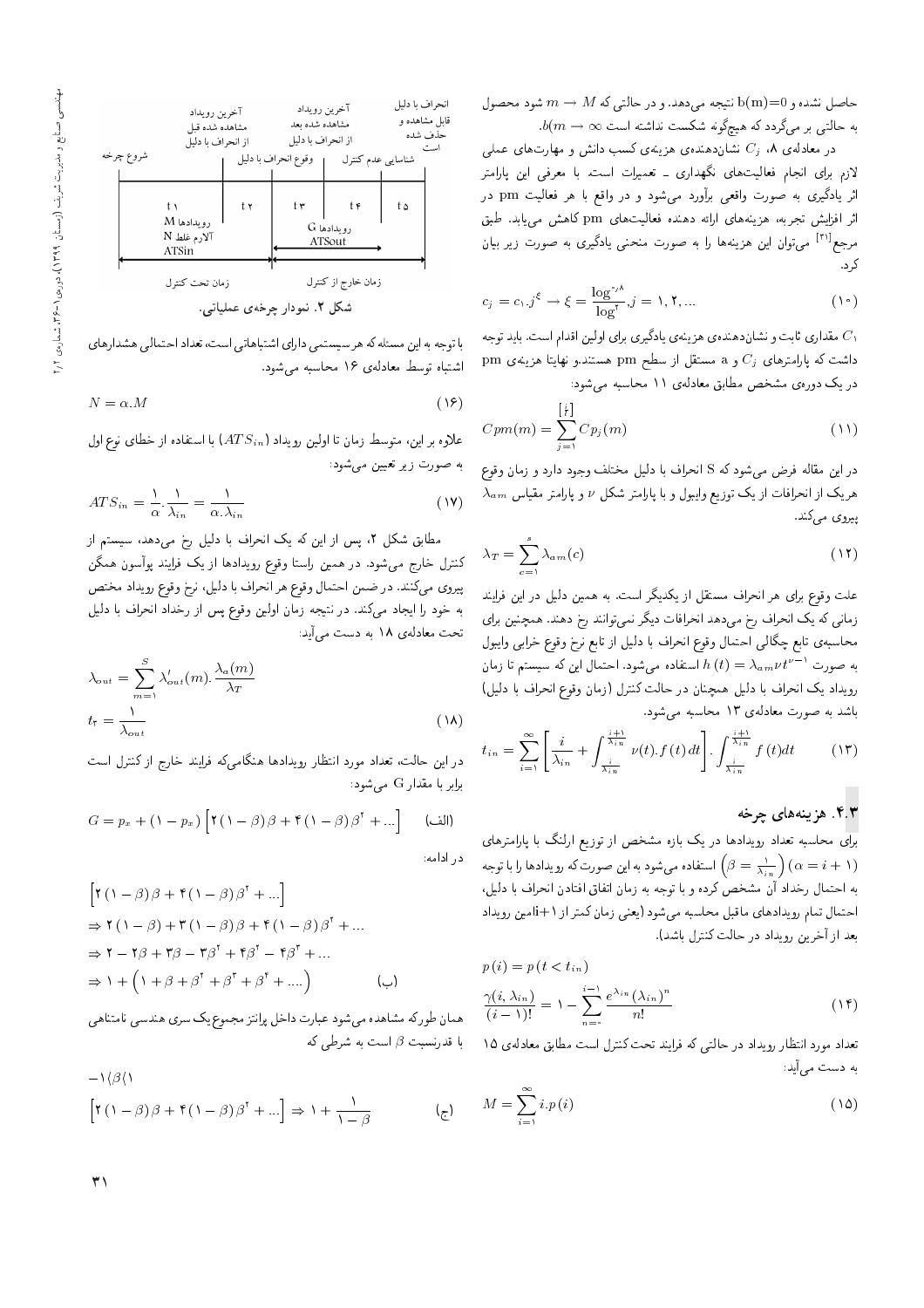و با توجه به معادلات الف و ب و ج، معادلهى نهايبى به دست مى آيد:

$$
= p_x + (\mathbf{1} - p_x) \left[ \mathbf{1} + \frac{\mathbf{1}}{\mathbf{1} + e^{-\lambda_{out} \cdot T_L}} \right]
$$
  

$$
p_x = \int_s^{T_l} p(T_\tau \le T_l - T_\tau) T_\tau = t) f(T_\tau = t) dt
$$
 (14)

يس از محاسبهى تعداد رويداد در حالت خارج ازكنترل، مدت زمان تا شناسايي عدم کنترل، tr از طریق معادلهی ۲۰ به دست میآید:

$$
t_{\mathfrak{k}} = (G - 1) \cdot \frac{1}{\lambda_{out}} \tag{1}
$$

71 متوسط زمان تا شناسایی عدم کنترل برای سیستم ( $ATS_{out}$ ) مطابق رابطهی به دست مے آبد.

$$
ATS_{out} = t_{\tau} + t_{\tau} = \frac{G}{\lambda_{out}} \tag{1}
$$

فرض کنید که (t٥) مدت زمان مورد انتظار تا کشف دلیل خارج از کنترل و حذف انحراف با دلیل در این مقاله به عنوان یک پارامتر شناخته شده است. در نتیجه، طول  $t_0$  مورد انتظار چرخه $L$  ل برابر با مجموع تمام بازههای زمانی  $t_7$  ،  $t_7$  ،  $t_8$  و  $t_9$  در حرخه است.

$$
L = t_1 + t_1 + t_2 + t_3 + t_4 = t_{in} + ATS_{out} + t_4
$$
\n
$$
(11)
$$

سود مورد انتظار در یک چرخهی عملیاتی برابر p است و چنین محاسبه می شود:

$$
P = V_{in}t_{in} + V_{out}[ATS_{out} + t_{0}] - A_{in}[N]
$$

$$
- A_{out} - C_{e}[M + G] - Cpm(m)
$$
(17)

در نهایت، سود مورد انتظار در واحد زمان I در طول یک دوره عملیاتی برابر با نسبت سود مورد انتظار در طول چرخه ی p به طول مورد انتظار چرخه ی L است.

$$
\max I = \frac{P}{L}
$$
  
 
$$
ATS_{in} \ge H_{in}
$$
 (1-17)  
 
$$
ATS_{out} \le H_{out}
$$
 (1-17) (17)

 $ATS_{out}$  و  $H_{out}$  به ترتیب مقادیر هدف تحمیل شده روی  $H_{in}$  و  $H_{out}$ هستند.

# ۴. رويکرد حل

مدلم, که در بخش سوم ارائه شد، پیچیدگی&ایی دارد که مانع از حل آن به وسیلهی روشهای دقیق میشود. یکی از پیچیدگیهایی که می توان به آن اشاره کرد قرار گرفتن متغیرهای تصمیم در حدود انتگرال تابع هدف است که با توجه به وجود متغیر تصمیم در حدود انتگرال، از رویکرد حل PSO استفاده کردهاند و به دلیل شباهت ماهیت دو مدل، برای حل این مدل نیز از رویکرد حل PSO استفاده می شود.

در نتيجه، واضح است كه مدل با روش دقيق قابل حل نيست و زمان اجراي آن بسیار زیاد است. الگوریتمهای فراابتکاری یکی از بهترین روشها برای حل مسائل با پیچیدگی بالا است زیرا این الگوریتمها می توانند نتایج مناسب را در زمان معقول به دست آورند.

در این پژوهش از الگوریتم بهینهسازی ازدحام ذرات (PSO) برای حل مدل پیشنهادی استفاده شده است. از مزیت های این الگوریتم می توان به عملکرد مناسب<br>در بهپنهسازی مدل های غیرخطی، سازوکار جستجوی منحصر به فرد، سادگی روش، در بهینه سازی مدل های عیرحطی، سازوقار جستجوی متحصر به فرد، سادنی روس،<br>۱۰ - اسلسلسل است <sup>[۳۲]</sup> این الگوریتم یکی از<br>مقعا "OQm xQ=W= |R=UxO=}B QO CrwyU w |D=@U=Lt |}=Q=m محبوب ترین الگوریتمهای فراابتکاری است که اخیراً در تحقیقات زیادی<sup>[۳۵-۳۳</sup>] به<br>کامینیسا كار رفته است.

بهینهسازی تجمعی ذرات (PSO) یک الگوریتم فراابتکاری مبتنی بر جمعیت است كه با الهام گرفتن از حركت دسته جمعى پرندگان و ماهى ها توسعه يافته است. این الگوریتم از همکاری بین یک جمعیت که ذرات نامیده می شوند، برای یافتن مقادیر بهینه متغیرهای تصمیم در یک فضای جواب استفاده میکند. در واقع در این الگوریتم ذرات با دنبال کردن ذرات بهینهی فعلی در فضای جواب حرکت میکنند. هر ذره دارای یک مقدار ارزیابی<sup>۲</sup> است که با استفاده از تابع هدف به دست میآید و دارای یک بردار سرعت <sup>۳</sup> است که جهت حرکت آن را مشخص مے کند.

PSO جستجوی محلی و سراسری را برای رسیدن به اثربخشی بیشتر ترکیب میکند. در این الگوریتم ابتدا جمعیتی از ذرات به صورت تصادفی تولید می شوند و سپس الگوریتم موقعیت ذرات را بر مبنای جهت فعلمی ذره، بهترین جواب مشاهده شده آن ذره و بهترین جواب مشاهده شده در تمامی ذرات، به روز مى كند تا به جستجوى جواب بهينه بيردازد. بهترين جواب مشاهده شدهى سراسری با عنوان gbest و بهترین جواب مشاهده شده ذروی i نیز نامگذاری مے شوند

 $X_i^t = [m, \alpha, l]$  فرض کنید که در PSO اندازه جمعیت ذرات برابر با م $N$  باشد.  $l$ و بهترین جواب به ترتیب موقعیت (بردار متغیرهای تصمیم). سرعت و بهترین جواب  $v_{i}^{t}$  .<br>نیلما میسیند : مشاهده شدهی ذرهی i در تکرار t ام را نشان میدهند.  $b_{up}$  و  $b_{lo}$  نیز به ترتیب بردار حدود بالا و پایین متغیرهای تصمیم هستند و  $gbest$  بهترین جواب مشاهده<br>این مساحی استفاده استفاده استفاده استفاده در سراسر ذرات تا تکرار t ام است. c1 و cr فاکتورهای ادراک و یادگیری جمعی هستند که مجموع آنها معمولاً برابر ۴ در نظرگرفته میشود.<sup>[۶۶]</sup> در نهایت w وزن<br>اینستند که مجموع آنها معمولاً برابر ۴ اینرسی<sup>۴</sup> را نشان می۵هدکه مقدار آن در هر تکرار متفاوت است. مقدار وزن اینرسی<br>در تکرار اول برابر با مقدار تعیین شدهیی بین صفر و ۱ است و در هر تکرار بعدی در ندرار اول برابر با مقدار نغیین سدهیی بین صفر و ۱ است و در هر ندرار بعدی<br>مقدار مقدار و میکند که با مقدار است. به مقدار  $w$   $w$   $w$  کاهش میباید؛  $w$ سمه $w$  مقداری مشخص و کمتر از ۱ $\cdots$ اسب .<br>-

برای تولید جمعیت اولیه در PSO موقعیت هر ذره به صورت یک مقدار تصادفی  $pbest$  از یک توزیع یکنواخت بین  $b_{u p}$  و  $_{o}$ ا تولید می شود (( $v_{t}^{t} \approx U(b_{lo}, b_{u p})$ ) و  $\sim$  $pbest_i \rightarrow x_i$  برای هر ذره برابر با موقعیت اولیهی همان ذره قرار داده می $\phi$ شود مقدار gbest قبل از شروع فرايند برابر با بي نهايت در نظرگرفته مي شود و به ازاي هر ذره  $(gbest \rightarrow pbest_i)$  اگر  $Z(pbest_i) \geq Z(gbest)$  باشد gbest به روز می $\forall g$ "(<sup>i</sup> <sup>=</sup> 0) OwW|t xDiQo Q\_v QO QiY =@ Q@=Q@ xQP Qy |x}rw= CaQU

يس از توليد جمعيت اوليه، PSO وارد حلقهي اصلي مي شود كه اين حلقه تا زمان برقرار شدن شرایط نهایی ادامه می یابد. در هر تکرار با تولید مقادیر تصادفی (۰٫۱) randp; randg  $x \approx U(0,1)$  به  $rand_{g} \approx U(0,1)$ روز می شود:

$$
v_i^t = w \cdot v_i^{t-1} + c_1 rand_p(pbest_i^{t-1} - x_i^{t-1})
$$
  
+ 
$$
c_1 rand_g(gbest^{t-1} - x_i^{t-1})
$$
 (10)

 $(x_i^t = x_i^{t-1} + v_i^t)$  با داشتن سرعت، موقعیت ذره در هر نکرار به روز می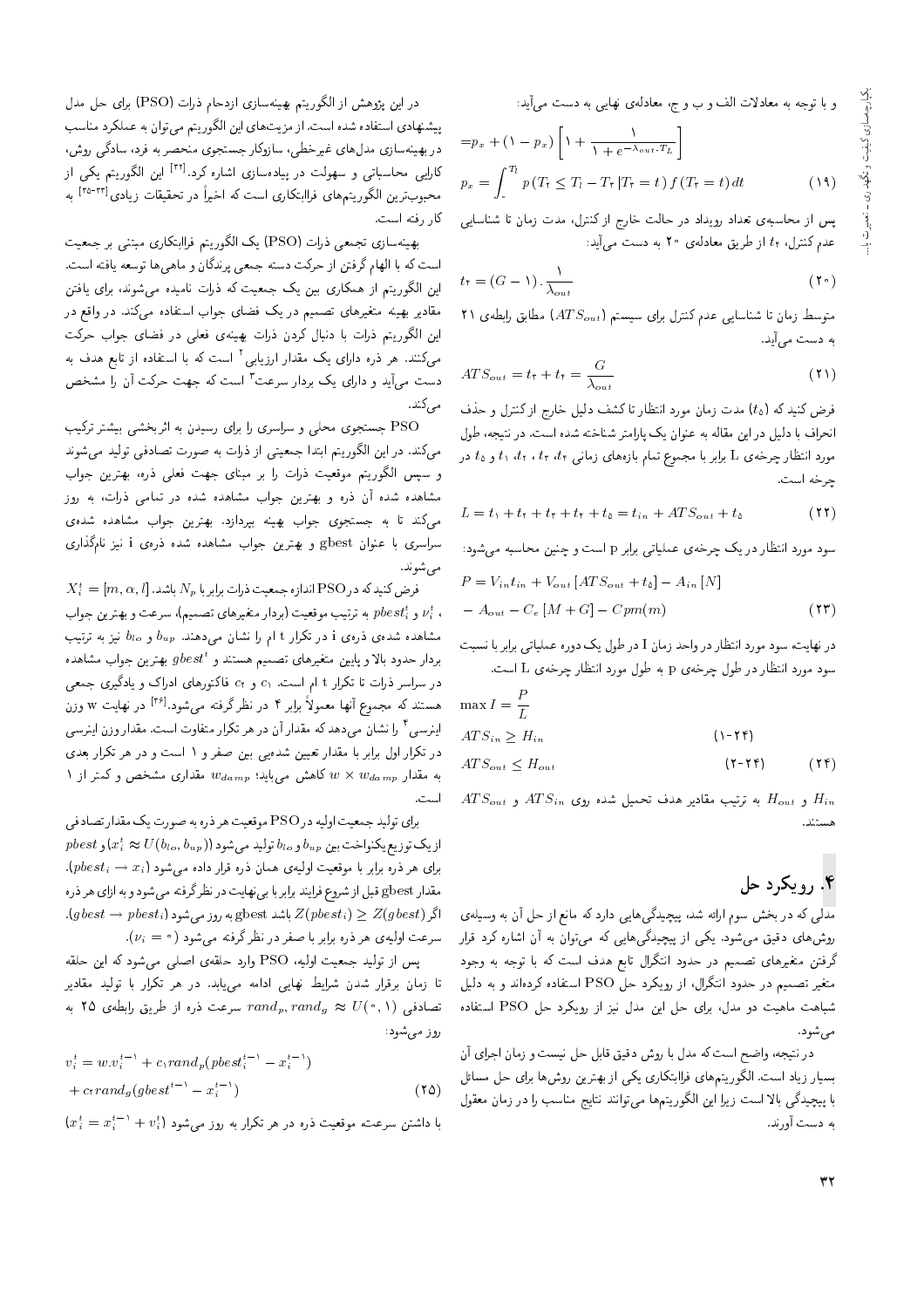|         |                                                                                                                    | جنون ۰۰ مەدىر يەرىمەرمە در مەن مەدى.                                                                                                                                                                                         |                               |          |                                       |
|---------|--------------------------------------------------------------------------------------------------------------------|------------------------------------------------------------------------------------------------------------------------------------------------------------------------------------------------------------------------------|-------------------------------|----------|---------------------------------------|
| پارامتر | $\boldsymbol{\vartheta}$                                                                                           | $\boldsymbol{a}$                                                                                                                                                                                                             | $\beta'$                      | M'       | φ                                     |
| مقدار   | ٢                                                                                                                  | ۲                                                                                                                                                                                                                            | ۵                             | ۵        | $^{\circ}$ . $^{\circ}$               |
| يارامتر | $C_e$                                                                                                              | $V_{in}$                                                                                                                                                                                                                     | $V_{out}$                     | $A_{in}$ | $A_{out}$                             |
| مقدار   | ١٠                                                                                                                 | ١۵۰                                                                                                                                                                                                                          | ۵۰                            | ۲۰       | ۳۰                                    |
| يارامتر |                                                                                                                    |                                                                                                                                                                                                                              | $\lambda_{am \times 1}$ . – r |          |                                       |
| مقدار   |                                                                                                                    | $(25.77)$ expressed to $(3.77)$ expressed to $(2.70)$ expressed to $(2.70)$ expressed to $(2.70)$ expressed to $(2.70)$ expressed to $(2.70)$ expressed to $(2.70)$ expressed to $(2.70)$ expressed to $(2.70)$ expressed to |                               |          |                                       |
| پارامتر |                                                                                                                    | $\lambda_{out}$                                                                                                                                                                                                              |                               |          | $\lambda_{in}$                        |
| مقدار   | $(179)$ . T, $\cdot$ , $\Delta 7$ , $\cdot$ , $\Delta 7$ , $\cdot$ , $\Delta 7$ , $\cdot$ , $\Delta 7$ , $\cdot$ ) |                                                                                                                                                                                                                              |                               | ۵        | $\circ$ , $\circ$ $\uparrow \uparrow$ |

مدرار ۳. مقادر بارامترها در مثال عدد*ه* 

و اگر شرط  $Z(pbest_i) \geq Z(pbest_i)$  برقرار باشد مقدار pbest برای آن ذره  $\mathbf y$ gbest به روز می $\mathbf x_i^t \rightarrow \mathbf x_i^t$  (p $best_i^t \rightarrow \mathbf x_i^t$ ). پس از محاسبه $\mathbf x_i$  دره، مقدار آن با مقایسه میشود و در صورتی که pbest کوچکتر باشد مقدار gbest به روز می شود.

#### ۰۱.۴. کاربرد PSO در حل مدل پیشنهادی

نمایش جواب یک فاکتور کلیدی در توسعهی PSO است که می تواند رشته یی از اعداد حقیقی و صحیح باشد. نمایش جواب برای مدل ارائه شده شامل رشتههای سهبعدی است که هر بعد مربوط به یک متغیر تصمیم است. در مدل مذکور تعداد رویدادها بین دو بار انجام فعالیتهای نگهداری ـ تعمیرات (I) و سطح فعالیت نگهداری ـ تعمیرات (m) اعداد صحیح هستند. از طرفی خرابی نوع اول (a) عدد حقیقی است. برای تولید مقدار اولیهی متغیرهای تصمیم پیوسته یک مقدار تصادفی با توزیع یکنواخت بین حد پایین و حد بالای این متغیرها تولید میشود. علاوه بر این برای تولید مقدار اولیهی متغیرهای صحیح، یک مقدار تصادفی از توزیع یکنواخت در بازه [۰٫۱] تولید می شود و با استفاده از آن مقدار متغیرهای 1 و m طبق روابط ۲۶ و ۲۷ محاسبه مۍ شود:

 $l = \min((l_{\min} + floor((l_{\max} - l_{\min} + 1) \times R_1)), l_{\max})$  $(18)$  $m = \min((m_{\min} + floor((m_{\max} - m_{\min} + 1) \times R_t)), m_{\max})$  $(11)$ 

که در آن  $l_{max}$  ،  $l_{max}$  ،  $m_{max}$  و  $m_{max}$  به ترتیب حد یایین و بالای I و m هستند. همچنین  $R$ و  $R$  دو مقدار تصادفی هستندکه از توزیع یکنواخت (۰٫۱) تبعیت مى كند.

# ۵. کار پرد مدل

در این بخش، یک مثال عددی برای نشان دادن کاربرد مدل پیشنهادی ارائه شده است که در سه زیربخش الف تا ج تقسیم می شود:

الف) یک مثال عددی برای نشان دادن کاربردپذیری مدل پیشنهادی ارائه می شود. سپس، الگوریتم PSO برای بهینهسازی برنامهریزی ریاضیی ارائه شده و نتایج به دست آمده ثبت می شود.

| جدول ۴. مقدار بهينه. |  |  |  |
|----------------------|--|--|--|
|----------------------|--|--|--|

|             |                                                     | مقادير بهينهى متغير تصميم |             |
|-------------|-----------------------------------------------------|---------------------------|-------------|
| ı           | $\alpha$                                            | $\boldsymbol{m}$          | متغير تصميم |
| ۴۰          | $\circ$ , $\mathbf{Y} \circ \mathbf{\varphi} \circ$ |                           | مقدار بهينه |
|             |                                                     | مقادیر بهینهی تابع هدف    |             |
| سود چرخه    | $t_{in}$                                            | سود در واحد زمان          | تابع هدف    |
| ۲۵۲۰ ۷۶۲۵۴۷ | ۱۰ ۱۳۸۴۴۷                                           | ۱۴۹,۹۹۹۵                  | مقدار بهينه |

ب) به تحلیل حساسیت روی شش پارامتر میپردازیم.

ج) این زیربخش شامل دو مطالعهی مقایسهیی است که هرکدام به دنبال بررسی و نمایش اثر: ١. انجام نگهداری ـ تعمیرات؛ ٢. در نظر گرفتن طراحی اقتصادی ۔ آماری.

#### ۰۱.۵ مثال عددی

فرآیند تولیدی را در نظر بگیرید که در آن وقوع چند انحراف با دلیل امکان پذیر است. متغیرهای تصادفی زمان تا رخداد هر یک از آنها مستقل و از توریع وایبول پیروی مهمکنند. به منظورکنترل تعداد دفعات خرابی سیستم از دو ابزار نگهداری ـ تعمیرات و نمودار کنترل t استفاده مه شود. همچنین پارامترهای چارت کنترلمی ذکر شده بر مبنای یک طرح اقتصادی ـ آماری تعیین می شود تا علاوه بر شاخص های کنترل کیفیت، هرینهی تحمیل شده به سیستم نیز لحاظ شود. مقدار پارامترها در جدول ۳ نمایش داده میشود. <sup>[۱۵]</sup> ۱۲ و ۲۰]

با توجه به پیچیدگی مدل این مسئله در نرمافزار MATLAB۲۰۱۷ و با استفاده از الگوریتم فراابتکاری بهینهسازی ازدحام ذرات (PSO) حل شده است و نتایج بهینهی حاصل از حل آن به شرح جدول ۴ ارائه شده است. بر اساس جواب های به دست آمده پیشنهاد میهشود که پس از ۴۰ رویداد (1 نمایان گر تعداد رویدادهایی است که بین دو فعالیت نگهداری ـ تعمیرات اتفاق می|فتد) عملیات نگهداری ـ تعمیرات در سطح ۳ اجرا شود. و همچنین خطای نوع اول در این مسئله مقدار ۲۰۶۰ و قرار داده شود تا با این مقادیر بهینه تابع هدف به بیشترین سود ممکن در سد.

### ٢.٥. تحليل حساست

در این بخش، اثرات یارامترهای  $\lambda_{in}$ ،  $V_{in}$ ،  $A_{in}$ ،  $V_{in}$ ، کار شده در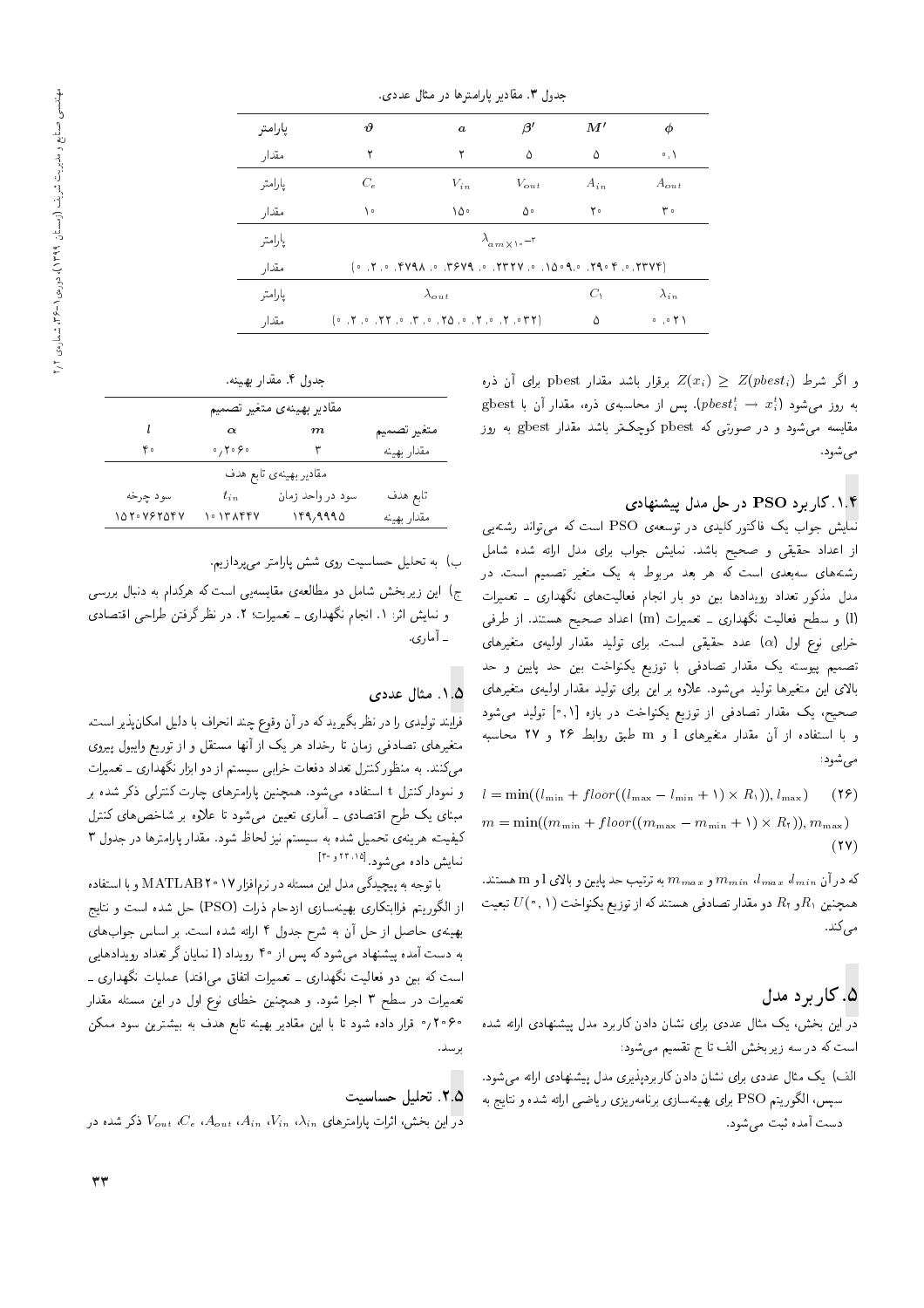$L_{\rm\,7V}$  حدول ۵. ایجاد مسئله توسط تاگوحی  $L_{\rm\,7V}$ 

| $\lambda_{in}$                           | $V_{in}$ | $A_{in}$ | $A_{out}$ | $C_{\bm{e}}$ | $V_{out}$ | شماره مسئله |
|------------------------------------------|----------|----------|-----------|--------------|-----------|-------------|
| $\cdot$ , $\cdot$ \ \                    | ٧۵       | ۵        | ۱۵        | ۱۰           | ۲۵        | Ñ           |
| $\mathfrak{g}_{\ell} \circ \mathfrak{h}$ | ۱۵۰      | ۵        | ۱۵        | ١٠           | ۲۵        | ٢           |
| $\circ$ , $\circ$ $\uparrow$ \           | ۰ ه ۳    | ۵        | ۱۵        | ١٠           | ۲۵        | ٣           |
| $\cdot$ / $\setminus$                    | ٧۵       | ۱۰       | ۳۰        | ه ۲          | ۲۵        | ۴           |
| $\circ$ , $\circ$ 18                     | ۱۵۰      | ١٠       | ٣۰        | ٢۰           | ۲۵        | ۵           |
| $\circ$ , $\circ$ $\uparrow \uparrow$    | ۰ ه ۳    | ۱.       | ۳۰        | ه ۲          | ۲۵        | ۶           |
| $\circ$ , $\circ$ $\wedge$ $\wedge$      | ٧۵       | ٢۰       | ه ۶       | ۴۰           | ۲۵        | ٧           |
| $\circ$ , $\circ$ 18                     | ۱۵۰      | ٢۰       | ه ۶       | ۴۰           | ۲۵        | ٨           |
| $\cdot$ / $\cdot$ $\uparrow$ \           | ه ه ۳    | ٢۰       | ه ۶       | ۴۰           | ۲۵        | ٩           |
| $\circ$ , $\circ$ 18                     | ٧۵       | ٢۰       | ۳۰        | ١٠           | ه ۵       | ١٠          |
| $\circ$ , $\circ$ $\uparrow$ \           | ٥٥٠      | ٢۰       | ۳۰        | ١٠           | ۵۰        | ۱۱          |
| $\cdot$ / $\setminus$                    | ه ه ۳    | ٢۰       | ۳.        | ١٠           | ه ۵       | ۱۲          |
| $\cdot$ , $\cdot$ 18                     | ٧۵       | ۵        | ه ۶       | ٢۰           | ۵۰        | ۱۳          |
| $\circ$ , $\circ$ $\uparrow$ )           | ۱۵۰      | ۵        | ه ۶       | ٢۰           | ۵۰        | ۱۴          |
| $\circ$ , $\circ$ $\wedge$ $\wedge$      | ۰ ه ۳    | ۵        | ه ۶       | ه ۲          | ۵۰        | ۱۵          |
| $\circ$ , $\circ$ 18                     | ٧۵       | ١٠       | ۱۵        | ۴۰           | ه ۵       | ۱۶          |
| $\cdot$ , $\cdot$ ۲۱                     | ۱۵۰      | ۱۰       | ۱۵        | ۴۰           | ۵۰        | ۱۷          |
| $\circ$ , $\circ$ $\wedge$ $\wedge$      | ه ه ۳    | ١٠       | ۱۵        | ۴۰           | ۵۰        | ۱۸          |
| $\cdot$ , $\cdot$ ۲۱                     | ٧۵       | ١٠       | ه ۶       | ١٠           | ه ه (     | ۱۹          |
| $\cdot$ / $\setminus$                    | ۱۵۰      | ١٠       | ه ۶       | ١٠           | ه ۱       | ٢۰          |
| $\circ$ , $\circ$ 18                     | ه ه ۳    | ١٠       | ه ۶       | ه ۱          | ه ه (     | ۲۱          |
| $\cdot$ / $\cdot$ $\uparrow$ \           | ٧۵       | ٢۰       | ۱۵        | ٢۰           | ه ۱۰      | ۲۲          |
| $\circ$ , $\circ$ $\wedge$ $\wedge$      | ١۵٠      | ٢۰       | ۱۵        | ٢۰           | ه ه (     | ۲۳          |
| $\circ$ , $\circ$ 18                     | ۰ ه ۳    | ٢۰       | ۱۵        | ٢۰           | ه ۱       | ۲۴          |
| $\circ$ , $\circ$ $\uparrow$ )           | ٧۵       | ۵        | ۳۰        | ۴۰           | ه ۱۰      | ۲۵          |
| $\circ$ , $\circ$ $\wedge$ $\wedge$      | ١۵٠      | ۵        | ۳۰        | ۴۰           | ه ه (     | ۲۶          |
| $\cdot$ , $\cdot$ 18                     | ه ه ۳    | ۵        | ۳۰        | ۴۰           | ه ۱       | ۲۷          |

جدول ۵ بر روی تابع هدف بررسی می شود. برای هر پارامتر سه سطح در نظر گرفته میشود که به عنوان مثال  $V_{out}$  شامل سه سطح ۲۵ و ۱۰۰ است. که از یک طرح تاگوچی  $L$ ۲۲ مطابق با جدول ۵ برای تولید بیست و هفت نمونه مسئله |ستفاده می شود. قابل توجه است که مقدار سایر پارامترها در تمامی ۲۷ نمونهی مسئله مطابق با جدول ٣ ثابت باقى مانده است.

با توجه به مقادير پارامترهاى جدول ۵، تابع هدف هر مسئله را محاسبه مىكنيم و در ادامه به ازای هر سطح (۱،۲،۳) پارامترهای جدول ۵ میانگین تابع هدف را به دست آورده و در جدول ۶ ثبت میکنیم. به عنوان مثال، عدد ۲۴۹۴ و در جدول ۶ میانگین مقادیر تابع هدف در ردیف های ۲۱، ۲۰، ۱۹، ۱۶، ۱۶، ۲، ۲، ۲، ۲ پارامتر در سطح اول خود قرار گرفته است. سپس اختلاف بیشترین و کمترین مقدار  $C_{e}$ تابع هدف برای سه سطح هر پارامتر در سطر  $\Delta$  محاسبه شده است. در نهایت میزان تاثیرپذیری پارامترهای مورد بررسی بر مبنای سطر ۵ مشخص میشود و ترتیب<br>بارگان سالما

تاتیردداری پارامترها روی تابع هدف مورد نظر در سطر رتبهبندی درارش میشود.<br>- استان استان میروکست و برمان به سور استان استان کرد. طبق جدول ۶، زمانی که نرخ وقوع خرابی در حالت کنترل  $\lambda_{in}$  افزایش یابد سود نیز افزایش مییابد.

مطابق شکل ۳ نرخ وقوع خرابی در حالت کنترل (A<sub>in</sub>) به عنوان مؤثرترین<br>.



شکل ۳. نمایش گرافیکی اثر تغییر پارامترها بر بهبود سود در واحد زمان.

پارامتر شناخته میشود و هزینهی از بین بردن انحرافات با دلیل ( $\lambda_{out}$ ) کمترین میزان تاتیر را بر بهبود سود دارد.<br>.

#### 0.M. مطالعهي مقايسه بير

#### ۰۱.۳.۵ اجرای نگهداری ـ تعمیرات

در این مطالعه ی مقایسه بی به منظور نمایش میزان تاتیر پذیری اجرا ندهداری ـ تعمیرات<br>مطالعه استفاده استفاده استفاده استفاده استفاده که باشده کرده استفاده روی تابع هدف، مدل ارائه شده با مدل بدون در نظرگرفتن نگهداری ـ تعمیرات مطابق جدول ۷، در ۲۷ مسئلهى ارائه شده در جدول ۵ مقايسه مى شود.

مطابق جدول ۷، برای ۲۷ مسئلهی مدل پیشنهادی در تابع هدف سود از مدل عدم اجراى pm عملكرد بهترى داشته است. در همين راستا، دامنه ى تغييرات بهبود سود برای ۲۷ مسئله، عددی بین <sup>۶</sup>–۶/۹ × ۶/۹ و ۲/۶ × ۲/۶ با میانگین<br>۳– ۱۰ سه عدم r− ۲ × ۴/۴ درصد بوده است که با توجه به اعداد در بدترین حالت اجرای pm<br>باید مقدمت است و مقامت میشود براى طرفين قرارداد صرفه اقتصادى دارد.

اما نکتهی قابل توجه این است که این مقدار بهبود سود در طول چرخه<br>افزایش چشمگیری داشته است. به طوری که دامنهی بهبود بین ۷۰٬۲۵۲ درصد افزایس چسمگیری داسته است. به طوری له دامنهی بهبود بین ۱۵۱۱/۹۱ درصد<br>- ۱۵۱۰ برید وی دوره است که سوستید و در این Do Yo Yo Cue درصد و با میاندین ۲۰ ۸/۸۱۱ درصد بهبود است. در سیجه آدر<br>است که است که است که است که است که است که شده است. چه در واحد زمان بهبود اندک است اما در طول چرخه بهبود چشمگیری دارد.

 $H_{out}$  بر اساس تجزیه و تحلیل جدول ۸ میتوان دید که با ثابت ماندن مقدار ۲۰ و با افزایش  $H_{in}$  از ۱۰۰۰ تا ۵۰۰۰، مطابق انتظار، 1و به یک روند کاهشی را دنبال میکنند و بر اساس کاهش a مقدار  $ATS_{in}$  یک روند افزایشی و بهبود را طی کرده است. در نتیجه مقدار تابع هدف I روند افزایشی را دنبال میکند. بزرگترین مقدار بهبود مربوط به مسئله ى ٢٥ با ميزان سود مدل پيشنهادى ٧۶٠٣۶٩٨۶١ بوده است در حالی که عدم اجرای pm باعث افزایش تعداد بار خرابی و در نتیجه افزایش هزینههای خرابی شده و سود تا ۳۱۴۴۵۲۵۶۸ کاهش می یابد. |Q=t; |=yXN=W uDiQo Q\_v QO %|}xU}=kt |xar=]t "2"3"5 به منظور نمایش میزان تاتیرپدیری در نظر درفتن شاخص های اماری بر روی تابع<br>مستقله ایران میده استان استان ایران استان استان می استان هدف مدل ارائه شده با مدل اقتصادى مطابق جدول ٨ مقايسه مى شود.

 $\alpha$  همچنین زمانی که  $H_{in}$  ثابت باقی ماند  $H_{out}$  روند کاهشی دارد. در نتیجه بیشتر شده و مقدار  $ATS_{in}$  روند بدتری را دنبال میکند و بنابراین مقدار تابع هدف I کمتر می شود علی رغم مقدار تابع سود در مدل های اقتصادی در قیاس با مدل اقتصادی ـ أماری تغییر محسوسی رخ نداده است. اما شاخص های أماری بهبود بهتری را نشان می دهد.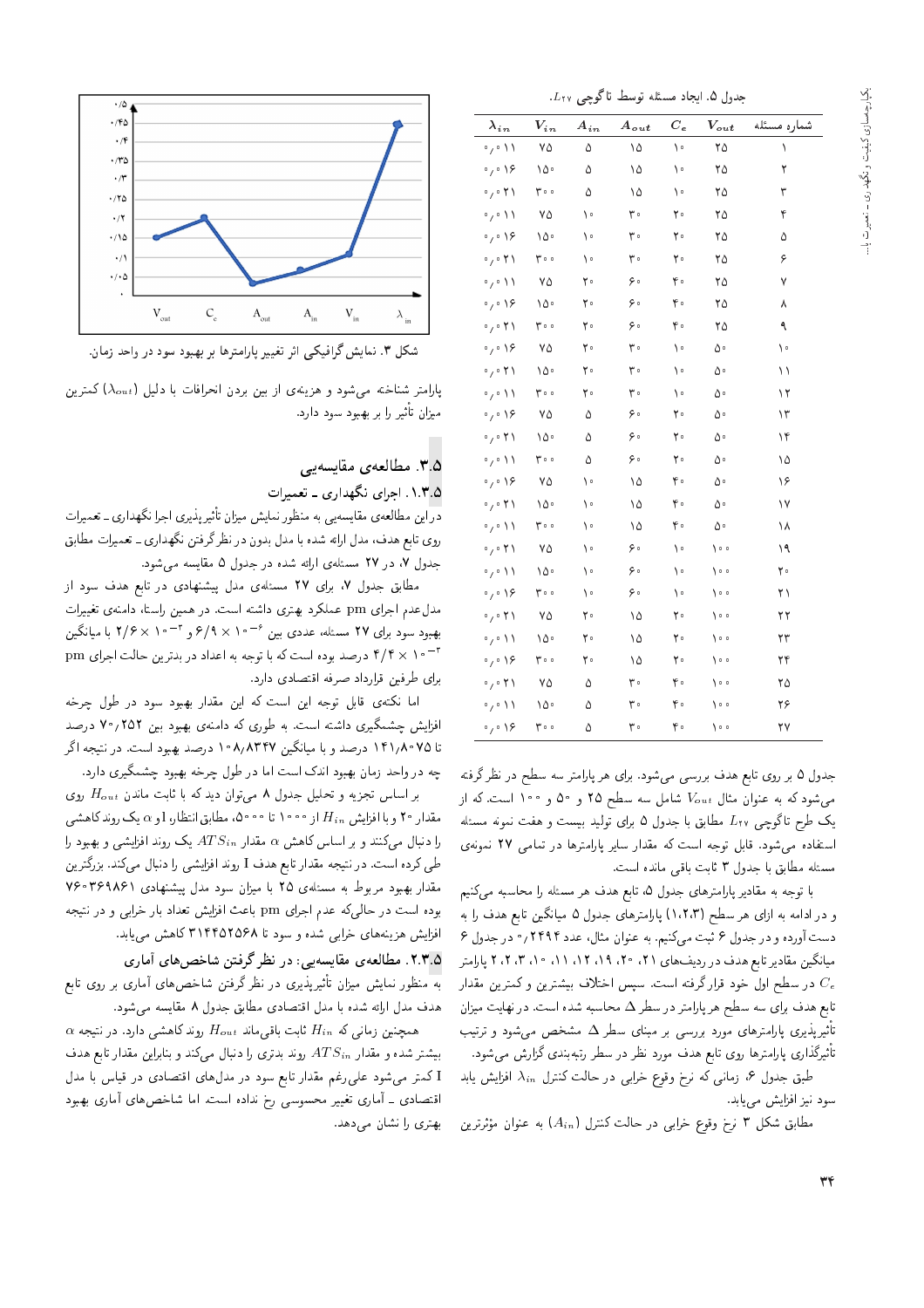| $\lambda_{in}$                     | $V_{in}$                                     | $A_{in}$       | $A_{out}$                     | $C_e$                                                                   | $V_{out}$              | سطح      |
|------------------------------------|----------------------------------------------|----------------|-------------------------------|-------------------------------------------------------------------------|------------------------|----------|
| $\cdot$ , $\cdot$ $\cdot$ 9 $\vee$ | $\circ$ , $\circ$ ۳۹ V                       | .0199          | 0.700                         | $\cdot$ , $\mathsf{Y}$ $\mathsf{Y}$ $\mathsf{Y}$                        | $\cdot$ , ۲۶۴۴         |          |
| $\cdot$ , ۲۷۲۸                     | $\cdot$ , ۲۷۲۸                               | , 57779        | $\cdot$ , ۴۶۹۹                | $\cdot$ , $\mathsf{r}$ $\mathsf{\Lambda} \mathsf{r}$ $\mathsf{\Lambda}$ | ٬٬۴۶۳۲                 |          |
| いいい                                | $\cdot$ , ۲ $\cdot$ ۴۹                       | $\cdot$ , ۳۷۴۹ | ۰٬۴۵۰۶                        | $\cdot$ , $\circ$ $\wedge\wedge\wedge$                                  | $^{\circ}$ ,0901       |          |
| $\cdot$ , 9 V $\cdot$ F            | $\cdot$ , $\mathsf{r}\mathsf{r}\mathsf{r}$ \ | $\cdot$ , ۱۳۹۹ | $\circ$ , $\circ$ $\circ$ Y Y | .7578                                                                   | $\cdot$ , ۳۳ $\cdot$ ۸ | Δ        |
|                                    | ۴                                            | Δ              | ç                             |                                                                         | ۳                      | رتبەبندى |

جدول ۷. مقایسه ی مدل پیشنهادی با مدل عدم اجرای نگهداری ــ تعمیرات.

|                                        | درصد بهبود                 |                                                                                                                                                                                                                                                                                                  |                   | مدل بدون اجرای pm                                                                                                                                                                                                                                                                                                                                                                                                                |                                                                                                                                                                                       |                                                                | مدل پیشنهادی                                                                                                                                                                      |           |                |
|----------------------------------------|----------------------------|--------------------------------------------------------------------------------------------------------------------------------------------------------------------------------------------------------------------------------------------------------------------------------------------------|-------------------|----------------------------------------------------------------------------------------------------------------------------------------------------------------------------------------------------------------------------------------------------------------------------------------------------------------------------------------------------------------------------------------------------------------------------------|---------------------------------------------------------------------------------------------------------------------------------------------------------------------------------------|----------------------------------------------------------------|-----------------------------------------------------------------------------------------------------------------------------------------------------------------------------------|-----------|----------------|
| سود دركل مدت زمان تا اولين             |                            | سود در                                                                                                                                                                                                                                                                                           | مدت زمان تا اولین | سو د در کل                                                                                                                                                                                                                                                                                                                                                                                                                       | سود در                                                                                                                                                                                | مدت زمان تا اولین                                              | سود در کل                                                                                                                                                                         | سود در    | مسئله          |
| انحراف با دليل                         | چرخه                       | واحد زمان                                                                                                                                                                                                                                                                                        | انحراف با دليل    | جرخه                                                                                                                                                                                                                                                                                                                                                                                                                             | واحد زمان                                                                                                                                                                             | انحراف با دلیل                                                 | چرخه                                                                                                                                                                              | واحد زمان |                |
| $V \cdot 7019$                         | $V \cdot / V \Delta V$     | $\frac{1}{2}$ $\sqrt{2}$ $\times$ $\sqrt{2}$ $\sqrt{2}$                                                                                                                                                                                                                                          | 9499111           | ۵۰ ۷۵۱۶۳۵۰ ۲۸                                                                                                                                                                                                                                                                                                                                                                                                                    | $Yf, 99990$ .                                                                                                                                                                         | 1107.7910                                                      | $\lambda$ ۶۴۰ $\Delta$ ۶۷۴۳ $\lambda$ $Vf$ , ۹۹۹۹۶۹                                                                                                                               |           | $\lambda$      |
| 114,81.84                              | 114,81.84                  | $\lambda \times \lambda$ <sup>o-<math>\lambda</math></sup>                                                                                                                                                                                                                                       | 171071Yf          | r · vvivrira                                                                                                                                                                                                                                                                                                                                                                                                                     | ۱۴۹٫۹۹۹۷۴۶                                                                                                                                                                            | <b>TAVF- AAF</b>                                               | $\mathfrak{f}\mathfrak{f}\mathfrak{S}\mathfrak{h}\mathfrak{h}\mathfrak{r}$ and $\mathfrak{h}\mathfrak{f}\mathfrak{h}\mathfrak{g}\mathfrak{h}\mathfrak{g}\mathfrak{h}\mathfrak{g}$ |           | $\mathsf{r}$   |
| $\binom{16}{16}$                       |                            | $\frac{181}{40}$ $\frac{100}{40}$ $\frac{100}{40}$ $\frac{100}{40}$ $\frac{100}{40}$ $\frac{100}{40}$ $\frac{100}{40}$ $\frac{100}{40}$                                                                                                                                                          | <b>FIRTAAF</b>    | ١٢٥٧٨۶١٣٣٥                                                                                                                                                                                                                                                                                                                                                                                                                       | 799,998AV                                                                                                                                                                             | ۱۰ ۱۳ ۸۴۴۷                                                     | $r \cdot r \cdot \Delta r \cdot r \cdot \Delta r \cdot r \cdot \Delta r \cdot \Delta r \cdot \Delta r$                                                                            |           | $\mathsf{r}$   |
| $V \cdot 7019$                         |                            | $V \cdot 7011 \quad 0/V \times 10^{-6}$                                                                                                                                                                                                                                                          | 88888198          | $\Delta$ . V $\Delta$ $\gamma$ P $\gamma$ 979 $\gamma$ V $\gamma$ , $\gamma$ 994 $\lambda$                                                                                                                                                                                                                                                                                                                                       |                                                                                                                                                                                       | 1107.7810                                                      | $\lambda$ ۶۴۰ $\Delta$ ۶۳۴۰ ۳ $\lambda$ ۴/ ۹۹۹۹ ۴۰                                                                                                                                |           | ۴              |
| 114,88.84                              |                            | $\lambda$ 114,989 $\lambda$ $\times$ $\lambda$ $\cdot$ $\lambda$ $\cdot$                                                                                                                                                                                                                         | YYA0YYYY          | 2011971176                                                                                                                                                                                                                                                                                                                                                                                                                       | ۱۴۹٫۹۹۹۴۱۳                                                                                                                                                                            | 7974 AAF                                                       | 88811.78977.7999777                                                                                                                                                               |           | Δ              |
| 11f/A.1f                               |                            | $\lambda$ $\lambda$ <sup>6</sup> $\lambda$ <sup>6</sup> $\lambda$ $\lambda$ <sup>6</sup> $\lambda$ <sup>6</sup> $\lambda$ <sup>6</sup> $\lambda$ <sup>6</sup>                                                                                                                                    | <b>FIRTAAF</b>    | $170Y\lambda\Delta V\cdot P\cdot$                                                                                                                                                                                                                                                                                                                                                                                                | 799,99780                                                                                                                                                                             | ۱۰ ۱۳ ۸۴۴۷                                                     | $T \cdot T \cdot \Delta T$ $5 \cdot 119$ $799,99911$                                                                                                                              |           |                |
| $V \cdot 7019$                         |                            | $V_{\cdot}$ , $V \circ V$ $V = V$                                                                                                                                                                                                                                                                | 9499AA9A          | ۵۰ ۷۵ ۱۵ ۱۶۰۱                                                                                                                                                                                                                                                                                                                                                                                                                    | <b>VF,9995VX</b>                                                                                                                                                                      | 1108.8810                                                      | ASY-QQQTTT VF, 999ASY                                                                                                                                                             |           | ٧              |
| 114,81.84                              |                            | $118,9447$ $8/7 \times 10^{-7}$                                                                                                                                                                                                                                                                  | 171071Yf          | 1. VY909110                                                                                                                                                                                                                                                                                                                                                                                                                      | $\left\{ \begin{array}{c} \gamma & \gamma & \gamma & \gamma & \gamma \\ \gamma & \gamma & \gamma & \gamma & \gamma \\ \gamma & \gamma & \gamma & \gamma & \gamma \end{array} \right.$ | <b>TAVF- AAF</b>                                               | $f(f)$ / $f(f)$ $f(f)$ / $f(f)$ / $f(f)$ $f(f)$                                                                                                                                   |           | - ^            |
| 119, A. 17                             |                            | $N^{4}/9099 N^{2} \times N^{-1}$                                                                                                                                                                                                                                                                 | ۴۱۹۲۸۸۴           | 170YA4A0.97799A10A10                                                                                                                                                                                                                                                                                                                                                                                                             |                                                                                                                                                                                       | ۱۰ ۱۳ ۸۴۴۷                                                     | $T^{\circ}$ \FQ\VQ&q \tqq,qq\t&                                                                                                                                                   |           | ٩              |
| 114,8884                               |                            | $118,9191$ $7/7 \times 10^{-4}$                                                                                                                                                                                                                                                                  | 171071Yf          |                                                                                                                                                                                                                                                                                                                                                                                                                                  | 74,999677                                                                                                                                                                             | <b>TAVF- AAF</b>                                               | $\gamma$                                                                                                                                                                          |           | $\lambda$      |
| 11f/A.1f                               |                            | $118, A \cdot 17$ $9/1 \times 10^{-1}$                                                                                                                                                                                                                                                           | <b>FIRTYANT</b>   | 571977919, 199799119917                                                                                                                                                                                                                                                                                                                                                                                                          |                                                                                                                                                                                       | ۱۰ ۱۳ ۸۴۴۷                                                     | $101.7727071$ $191.9910.9$                                                                                                                                                        |           | $\rightarrow$  |
| $V \cdot 7019$                         |                            | $V_{\nu}$ , $V \Delta Y$ $\beta / 9 \times V_{\nu} = -7$                                                                                                                                                                                                                                         | 9499111           |                                                                                                                                                                                                                                                                                                                                                                                                                                  |                                                                                                                                                                                       | ۱۱۵۲۰ ۷۶۱۵                                                     | $Tf \Delta 9777 \lambda \cdot f \cdot 9.799, 99999 \lambda$                                                                                                                       |           |                |
| 114,88.84                              |                            | $11f$ , $9AVA$ $f$ $/9 \times 10^{-7}$                                                                                                                                                                                                                                                           | 171071Yf          | $\left( \begin{array}{cc} 0 & \mathbf{1} & \mathbf{1} & \mathbf{1} & \mathbf{1} & \mathbf{1} & \mathbf{1} & \mathbf{1} & \mathbf{1} & \mathbf{1} & \mathbf{1} & \mathbf{1} & \mathbf{1} & \mathbf{1} & \mathbf{1} & \mathbf{1} & \mathbf{1} & \mathbf{1} & \mathbf{1} & \mathbf{1} & \mathbf{1} & \mathbf{1} & \mathbf{1} & \mathbf{1} & \mathbf{1} & \mathbf{1} & \mathbf{1} & \mathbf{1} & \mathbf{1} & \mathbf{1} & \mathbf{$ |                                                                                                                                                                                       | 7974 MAP                                                       | $\mathsf{Y}\mathsf{Y}\mathsf{Y}^{\mathsf{T}}\circ \Delta \Delta \mathsf{Y}$ and $\mathsf{Y}\mathsf{Y}$ , $\mathsf{Y}\mathsf{Y}\mathsf{Y}$                                         |           | $\lambda$ ۳    |
| $V \cdot 7019$                         |                            | $11f/A.$ TO $1/f \times 1.$                                                                                                                                                                                                                                                                      | ۴۱۹۲۸۸۴           | 57197VfAV, 1 1f9, 999A5                                                                                                                                                                                                                                                                                                                                                                                                          |                                                                                                                                                                                       | ۱۰ ۱۳۸۴۴۷                                                      |                                                                                                                                                                                   |           |                |
| $V \cdot 7019$                         | $V \cdot 707$              | $1/\lambda \times 1$ <sup>o-0</sup>                                                                                                                                                                                                                                                              | 9499111           | $T \cdot T \cdot \cdot \cdot 55 \cdot \text{VA} \cdot 799,9990 T$                                                                                                                                                                                                                                                                                                                                                                |                                                                                                                                                                                       | 1101.4910                                                      | $Tf\Delta F T T V T S V T 99,9997 K$                                                                                                                                              |           |                |
| 114,81.84                              |                            | $118,9149$ $9/\lambda \times 10^{-4}$                                                                                                                                                                                                                                                            | 171071Yf          |                                                                                                                                                                                                                                                                                                                                                                                                                                  | YF, 999A9F                                                                                                                                                                            | <b>TRYF</b> AAF                                                | $177.007.47$ $VY.999079$                                                                                                                                                          |           | $\lambda$      |
| $\mathcal{N}(\mathcal{K},\mathcal{K})$ |                            | $118, A.87$ $1/T \times 1.7$                                                                                                                                                                                                                                                                     | <b>FIRTAAF</b>    | $551111777,$ $\lambda$ $191.999$ $\lambda\lambda$                                                                                                                                                                                                                                                                                                                                                                                |                                                                                                                                                                                       | ۱۰ ۱۳۸۴۴۷                                                      | $\Delta$                                                                                                                                                                          |           | $\sqrt{}$      |
| $V \cdot 7019$                         | $V \cdot 707$              | $\frac{1}{2}$ $\frac{1}{2}$ $\frac{1}{2}$ $\frac{1}{2}$ $\frac{1}{2}$ $\frac{1}{2}$ $\frac{1}{2}$ $\frac{1}{2}$ $\frac{1}{2}$ $\frac{1}{2}$                                                                                                                                                      | 88888198          |                                                                                                                                                                                                                                                                                                                                                                                                                                  |                                                                                                                                                                                       | 1101.4910                                                      | ۳۴۵۶۲۲۷۱۲۶۴ ۲۹۹٫۹۹۹۸۹۶                                                                                                                                                            |           | <b>۱۸</b>      |
| $\mathcal{N}(\mathcal{K},\mathcal{K})$ |                            |                                                                                                                                                                                                                                                                                                  | ۴۱۹۲۸۸۴           | ۳۱۴۴۶۰۴۹۳                                                                                                                                                                                                                                                                                                                                                                                                                        | Yf, 99919f                                                                                                                                                                            | $\cdot$ $\uparrow$ $\uparrow$ $\uparrow$ $\uparrow$ $\uparrow$ | $V$ $\sim$ $V$ $V$ $V$ $\sim$ $V$ $\sim$ $V$ $\sim$ $V$ $\sim$ $V$ $\sim$ $V$ $\sim$ $V$ $\sim$ $V$ $\sim$ $V$ $\sim$ $V$                                                         |           | ۱۹             |
| $V \cdot 7019$                         | $V \cdot 707$              | $\sqrt{1 + \times 1}$                                                                                                                                                                                                                                                                            | 9499AA9A          | $\backslash \cdot \backslash \circ \cdot \mathsf{r}$ rand $\backslash \circ \circ \mathsf{r}$                                                                                                                                                                                                                                                                                                                                    |                                                                                                                                                                                       | 1107.7810                                                      | $\frac{1}{2}$                                                                                                                                                                     |           | $\mathsf{Y}$ . |
| 114,88.84                              |                            | $119,9199$ $V/\lambda \times 10^{-7}$                                                                                                                                                                                                                                                            | 171071Yf          | $Y \cap \Omega$                                                                                                                                                                                                                                                                                                                                                                                                                  |                                                                                                                                                                                       | 7974 AAF                                                       |                                                                                                                                                                                   |           | $\gamma$       |
| 11f/A.1f                               |                            |                                                                                                                                                                                                                                                                                                  | ۴۱۹۲۸۸۴           |                                                                                                                                                                                                                                                                                                                                                                                                                                  |                                                                                                                                                                                       | ۱۰ ۱۳ ۸۴۴۷                                                     |                                                                                                                                                                                   |           | ۲۲             |
| $V \cdot 7019$                         | $V^{\circ}$ , $V \circ V$  | $1/T \times 10^{-6}$                                                                                                                                                                                                                                                                             | 88888198          | $\lambda \cdot \lambda$ $\lambda \cdot \tau$ $\tau \wedge \lambda \tau$ , $\lambda \uparrow \tau$ , $\lambda \wedge \tau$                                                                                                                                                                                                                                                                                                        |                                                                                                                                                                                       | ۱۱۵۲۰ ۷۶۱۵                                                     | $\frac{1}{2}$                                                                                                                                                                     |           | ۲۳             |
| 114,8884                               |                            | $11f, 9A99 A/F \times 10^{-0}$                                                                                                                                                                                                                                                                   | 171071Yf          | $f1001f5f\cdot r$ $f11,1110f1$                                                                                                                                                                                                                                                                                                                                                                                                   |                                                                                                                                                                                       | 7974 MAP                                                       |                                                                                                                                                                                   |           | ۲۴             |
| $\mathcal{N}(\mathcal{K},\mathcal{K})$ |                            | $11f/A. VQ. Y/\ell \times 10^{-5}$                                                                                                                                                                                                                                                               | 4197884           | ۳۱۴۴۵۲۵۶۸                                                                                                                                                                                                                                                                                                                                                                                                                        | $Yf, 999\lambda$                                                                                                                                                                      | $\cdot$ $\uparrow$ $\uparrow$ $\uparrow$ $\uparrow$ $\uparrow$ | $V$ ۶۰۳۶۹۸۶۱ $V$ ۴,۹۹۸۶۲۶                                                                                                                                                         |           | ۲۵             |
| $V \cdot 7019$                         | $V^{\circ}$ , $V \Delta V$ | $\Delta/\Upsilon \times 1$ <sup>o-0</sup>                                                                                                                                                                                                                                                        | 88888198          | $\lambda \cdot \lambda$ $\lambda \cdot \tau$ $\tau \cdot \rho$ $\gamma \cdot \rho$ $\gamma$ $\gamma$ $\gamma$ $\gamma$ $\gamma$ $\gamma$                                                                                                                                                                                                                                                                                         |                                                                                                                                                                                       | ۱۱۵۲۰ ۷۶۱۵                                                     | 172111291111491991148                                                                                                                                                             |           | ۲۶             |
| 114,81.84                              |                            | $\frac{118}{9}$ / $\frac{1}{9}$ / $\frac{1}{10}$ / $\frac{1}{10}$ / $\frac{1}{10}$ / $\frac{1}{10}$ / $\frac{1}{10}$ / $\frac{1}{10}$ / $\frac{1}{10}$ / $\frac{1}{10}$ / $\frac{1}{10}$ / $\frac{1}{10}$ / $\frac{1}{10}$ / $\frac{1}{10}$ / $\frac{1}{10}$ / $\frac{1}{10}$ / $\frac{1}{10}$ / | 171071Yf          | $100017AA \cdot \Delta$ $111.111 \cdot \Delta$                                                                                                                                                                                                                                                                                                                                                                                   |                                                                                                                                                                                       | <b>TRYF</b> AAF                                                |                                                                                                                                                                                   |           |                |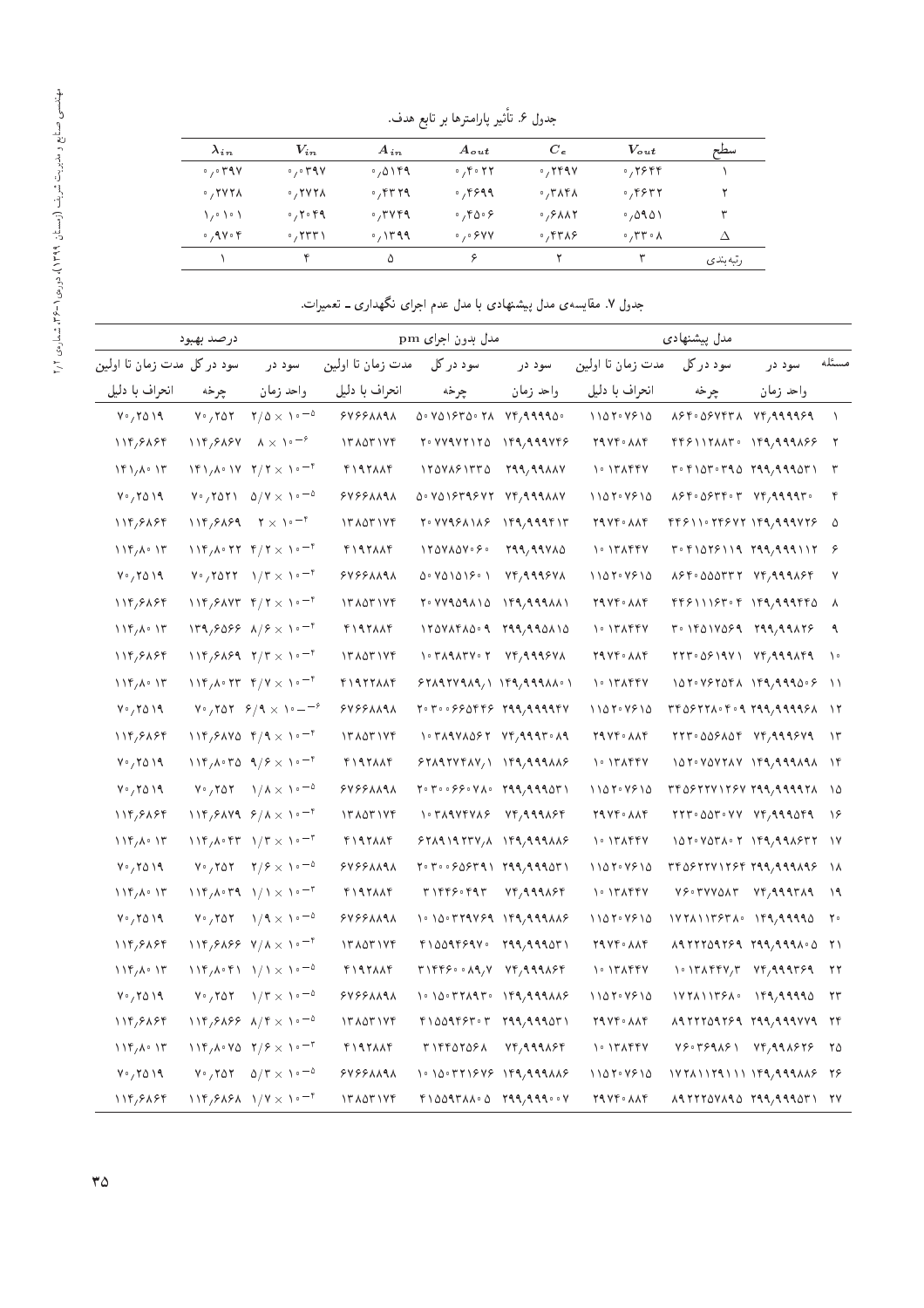حدول ٨. مقايسه ي مدل بيشنهادي يا مدل اقتصادي.

| $ATS_{out}$                 | $ATS_{in}$                                                   | Ι           | $\boldsymbol{m}$ | $\alpha$                                | ı  | $H_{out}$ | $H_{in}$              |                     |
|-----------------------------|--------------------------------------------------------------|-------------|------------------|-----------------------------------------|----|-----------|-----------------------|---------------------|
| ۲۰٫۲۷                       | VAV, F                                                       | ۱۴۹,۹۹۹۸۷۳  | ٣                | .154                                    | ۴۳ | ÷         |                       | مدل اقتصادي         |
| ۸۵٬۰۱                       | 1177,09                                                      | ۱۴۹,۹۹۹۸۵۱  | ٢                | $\cdot$ , $\cdot$ $\wedge$ 9            | ۴۷ | ٢٠        | ه ه ه (               |                     |
| ۱۱٬۲۶                       | $Y \cdot \lambda Y, YY$                                      | ۰۴۹٬۹۹۹۸۰۵  | ٣                | $\cdot$ , $\cdot$ f $\wedge$            | ۴۴ | ٢٠        | 7000                  |                     |
| ۱۵٬۹۳                       | $T \cdot V5.91$                                              | ۱۴۹٫۹۹۹۷۳۳  | ٣                | .00000                                  | ۴۰ | ۲۰        | ه ه ۳                 |                     |
| 18,85                       | $f \setminus Q, f \uparrow$                                  | 149,999881  | ٣                | $\cdot$ , $\cdot$ $\uparrow$ $\uparrow$ | ۳۹ | ٢٠        | $Y \circ \circ \circ$ |                     |
| 19, Y9                      | $\Delta \mathbf{f} \cdot \Delta \mathbf{f} \cdot \mathbf{f}$ | 149,999011  | ۴                | $\cdot$ , $\cdot$ \ $\wedge$ $\wedge$   | ٣٧ | ۲۰        | $\Delta$              | مدل اقتصادی ۔ آماری |
| 9,90                        | 09A/A                                                        | 149,999867  | ٣                | .18V                                    | ۴۶ | ١٠        | $Y \circ \circ$       |                     |
| $\lambda, \Upsilon \lambda$ | 44,474                                                       | 149,999856  | ٣                | .779                                    | ۴۸ | ٩         | $Y \circ \circ$       |                     |
| Y, Y                        | 789,04                                                       | ۱۴۹, ۹۹۹۸۴۸ | ٣                | .741                                    | ۴۸ | ۸         | $Y \circ \circ$       |                     |

# ۶. نتىچەگىرى

محصول نامنطبق در حالت خارج ازكنترل  $A_{out}$  كمترين اثر را بر سود در واحد كاهش يافته است.<br>. <sub>«</sub>إي بر كردن خلاءهاي موجود در إدبيات SPM، در اين مطالعه طراحي اقتصادي \_ آماری نمودار کنترل t تحت یک فرایند تولید ناکامل در حضور چندین انحراف با<br>دلیل مورد مطالعه قرارگرفت. علاوه بر این، اجرای عملیات نگهداری ـ تعمیرات که xm C=Q}taD |Q=Oyov C=}rta |=QH= 'u}= Q@ xwqa "CiQo Q=Qk xar=]t OQwt p}rO QDt=Q=B VW |wQ Q@ 'xt=O= QO "OW xDiQo Q\_v QO xOw@ QF در نرخ خرابی دستکاه متا<br>در مکمل ماه و  $V_{out}$  تحليل حساسيت صورت گرفت. نتايج نشان  $C_e$  ( $A_{out}$  ،  $V_{in}$  ،  $\lambda_{in}$ داد که پارلمتر نرخ وقوع خراببی در حالت کنترل  $\lambda_{in}$  بیشترین و پارلمتر هزینه تولید

زمان دارند. همچنین برای نمایش تاثیرپدیری مدل پیشنهادی دو مطالعهی مقایسهیی<br>استفاد استان است با هدف زیر انجام شد.<br>در مطالعهی مقایسهیی اول اهمیت اجرای فعالیت نگهداری ــ تعمیرات بر

صرفهجويي در هزينهها و افزايش سود مورد بررسي قرار گرفت نتايج حاصل از مقایسه نشان داد که اجرای فعالیت نگهداری ـ تعمیرات نسبت به عدم اجرای آن به مقایسه ستان داد ته اجرای فعالیت ندهداری ـ تعمیرات ستیت به عدم اجرای آن به<br>این مسابق منویس میستمدید طور میآیدین ۱۰۸٬۸۱۱۲ درصد بهبود حاصل می نید. بنایج حاصل از مطالعه ی<br>-ا مقایسه یی دوم نشان داد که اضافه کردن دو محدودیت آماری به مدل، علی رغم یهبود زیاد و چشمگیر مقادیر  $ATS_{out}$  و  $ATS_{out}$ ، تابع سود به مقدار خیلمی کمبی

انوشت ها

- 1. preventive maintenance
- 2. fitness value
- 3. velocity
- 4. inertia weight

### منابع (References)

- 1. Lee, P.H., Torng, C.C. and Liao, L.F, "An economic design of combined double sampling and variable sampling interval X control chart". International Journal of Production Economics, **138**, pp. 102-106 (2012).
- 2. Saniga, E.M. "Economic statistical control-chart designs with an application to  $\bar{X}$  and R charts" Technometrics, 31, pp. 313-320 (1989).
- 3. Liu, L., Yu, M., Ma, Y. and et al. \Economic and economic-statistical designs of an X control chart for two-unit series systems with condition-based maintenance". European Journal of Operational Research, 226, pp. 491-499 (2013).
- 4. Le, M.D. and Tan, C.M, "Optimal maintenance strategy of deteriorating system under imperfect maintenance

and inspection using mixed inspection scheduling". Reliability Engineering & System Safety, 113, pp. 21-29 (2013).

- 5. Chen, Y.S. and Yang, Y.M, "Economic design of xcontrol charts with Weibull in-control times when there are multiple assignable causes". International Journal of Production Economics, 77, pp. 17-23 (2002).
- 6. Zhang, H.Y., Xie, M., Goh, T.N. and et al. "Economic design of time-between-events control chart system". Computers & Industrial Engineering, 60, pp. 485-492  $(2011).$
- 7. Moghadam, M.B., Khadem, Y., Fani, S. and et al. "Effects of non-normality on economic and economic statistical designs of-control charts with multiple assignable causes and Weibull in-control times". Communications in Statistics-Simulation and Computation, 47, pp. 2055- 2069 (2018).
- 8. Nenes, G., Tasias, K.A. and Celano, G. "A general model for the economic-statistical design of adaptive control charts for processes subject to multiple assignable causes". International Journal of Production Research, 53, pp. 2146-2164 (2015).
- 9. Tagaras, G, "An integrated cost model for the joint optimization of process control and maintenance". Jour-